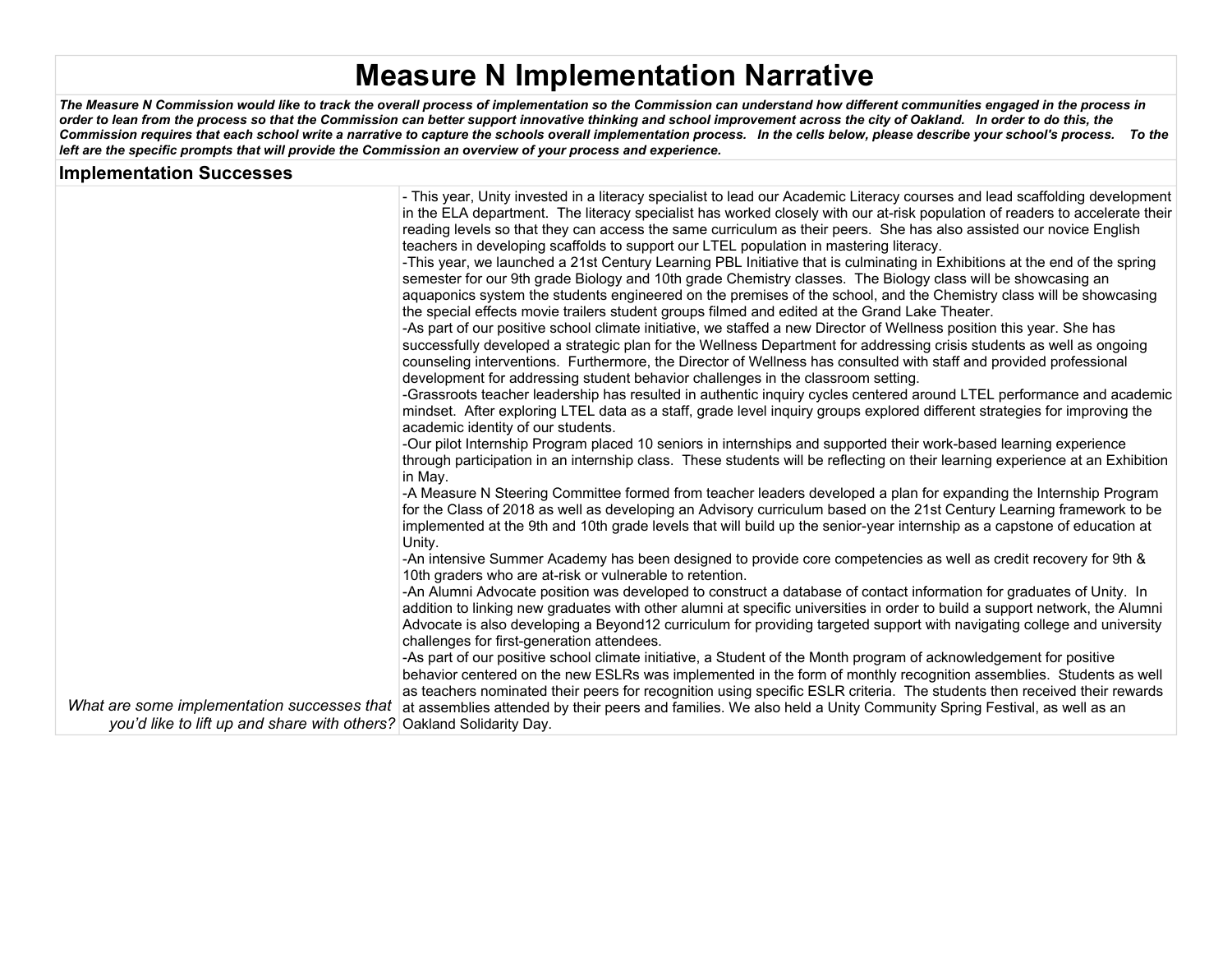|                                     | -Academic Literacy: After assessing the lexile levels of our incoming 9th graders during the 2016 summer, we identified<br>34 students most at-risk of retention. This included 80% of our LTEL population. Of the students in the Academic<br>Literacy course taught by our literacy specialist, 100% have shown reading gains in the last year. Furthermore, the<br>number of "At-risk" students assessed on the MAZE test has decreased from 90% to 29% among this group.<br>-21st Century Learning PBL Initiative: In 9th grade biology and 10th grade chemistry, the teachers have successfully led<br>a project-based learning cycle that will conclude with Exhibitions in May/June of this year. 90% of students are<br>participating in a team project that has included planning, drafting and revising. This has corresponded with a decrease<br>in students failing the course ranging from 5-15% compared to last year. Additionally, PBL for social science will be<br>implemented for next year.<br>-Wellness Services: Since the creation of the Director of Wellness position, 34% of Unity students have received some<br>form of socio-emotional support from the Wellness Department. Of those, 60% receive ongoing counseling through the<br>program.<br>-LTEL Inquiry: 100% of the teaching staff participated in grade level inquiries targeting LTEL academic identity. After<br>performing a root cause analysis of successful versus struggling LTEL students, each grade level team explored different<br>strategies for improving LTEL and general academic success. 9th and 10th grades experienced gains in the form of<br>increased quality of work completed. For example, 10th grade students in Modern World History improved essay quality<br>by 10% at the end of the inquiry cycle.<br>-Internship Program Pilot: The Internship Program was piloted with 10 seniors from the class of 2017. They participated in<br>20 informational interviews and contacted over 30 potential internship sites. Each student completed 5 or more hours per<br>week at their internship, for a total of 55+ hours per student. Internship sites included OTXWest, La Clinica de la Raza,<br>Acta Non Verba Youth Urban Farm Project, 67 Suenos and more. Students participating in the Internship Program this<br>year are 20% more likely to be on track to graduate than students not in the program.<br>-Measure N Steering Committee: The Measure N Steering Committee has consulted with Big Picture Learning as well as<br>the internship coordinators at several other schools with longer histories of internships to expand the internship and work-<br>based learning curriculum at Unity. As part of the development, members of the Steering Committee have visited 5<br>school sites with internship programs (MetWest, CCPA, Ralph Bunch, Life Academy, and Oakland International High<br>School) in order to utilize structures they have in place to further develop a robust internship program at Unity.y<br>-Alumni Advocate: This year, the Alumni Advocate was able to connect with over 160 alumni from Unity to organize panel<br>discussions with current students, tours of college campuses, and network as guest speakers and mentors. The Alumni<br>Advocate also conducted the first formal survey of their post-secondary experience in order to develop programming for<br>next year that specifically targets their needs. In particular, the survey results showed that while 52.4% had some college<br>experience, only 19.4% had completed a bachelor's degree. The survey also revealed that 76% are interested in<br>professional networking opportunities and over half (50.5%) are interested in receiving academic support in college.<br>On mid-year student surveys, 71% of students agreed or strongly agreed that their advisors notice when they do well |
|-------------------------------------|------------------------------------------------------------------------------------------------------------------------------------------------------------------------------------------------------------------------------------------------------------------------------------------------------------------------------------------------------------------------------------------------------------------------------------------------------------------------------------------------------------------------------------------------------------------------------------------------------------------------------------------------------------------------------------------------------------------------------------------------------------------------------------------------------------------------------------------------------------------------------------------------------------------------------------------------------------------------------------------------------------------------------------------------------------------------------------------------------------------------------------------------------------------------------------------------------------------------------------------------------------------------------------------------------------------------------------------------------------------------------------------------------------------------------------------------------------------------------------------------------------------------------------------------------------------------------------------------------------------------------------------------------------------------------------------------------------------------------------------------------------------------------------------------------------------------------------------------------------------------------------------------------------------------------------------------------------------------------------------------------------------------------------------------------------------------------------------------------------------------------------------------------------------------------------------------------------------------------------------------------------------------------------------------------------------------------------------------------------------------------------------------------------------------------------------------------------------------------------------------------------------------------------------------------------------------------------------------------------------------------------------------------------------------------------------------------------------------------------------------------------------------------------------------------------------------------------------------------------------------------------------------------------------------------------------------------------------------------------------------------------------------------------------------------------------------------------------------------------------------------------------------------------------------------------------------------------------------------------------------------------------------------------------------------------------------------------------------------------------------------------------------------------------------------------------------------------------------------------------------------------------------------------------------------------------------------------------------------------------------------------------------------------------------------------------------------------------------------------------------------------------------------------------------------------------------------------------------------------------------------------------------------------------------------|
| How do you know you were successful | compared to 68% in the previous year. This increase occurred just two months after the Student of the Month<br>(evidence, data)? assemblies began.                                                                                                                                                                                                                                                                                                                                                                                                                                                                                                                                                                                                                                                                                                                                                                                                                                                                                                                                                                                                                                                                                                                                                                                                                                                                                                                                                                                                                                                                                                                                                                                                                                                                                                                                                                                                                                                                                                                                                                                                                                                                                                                                                                                                                                                                                                                                                                                                                                                                                                                                                                                                                                                                                                                                                                                                                                                                                                                                                                                                                                                                                                                                                                                                                                                                                                                                                                                                                                                                                                                                                                                                                                                                                                                                                                           |

## **Implementation Challenges**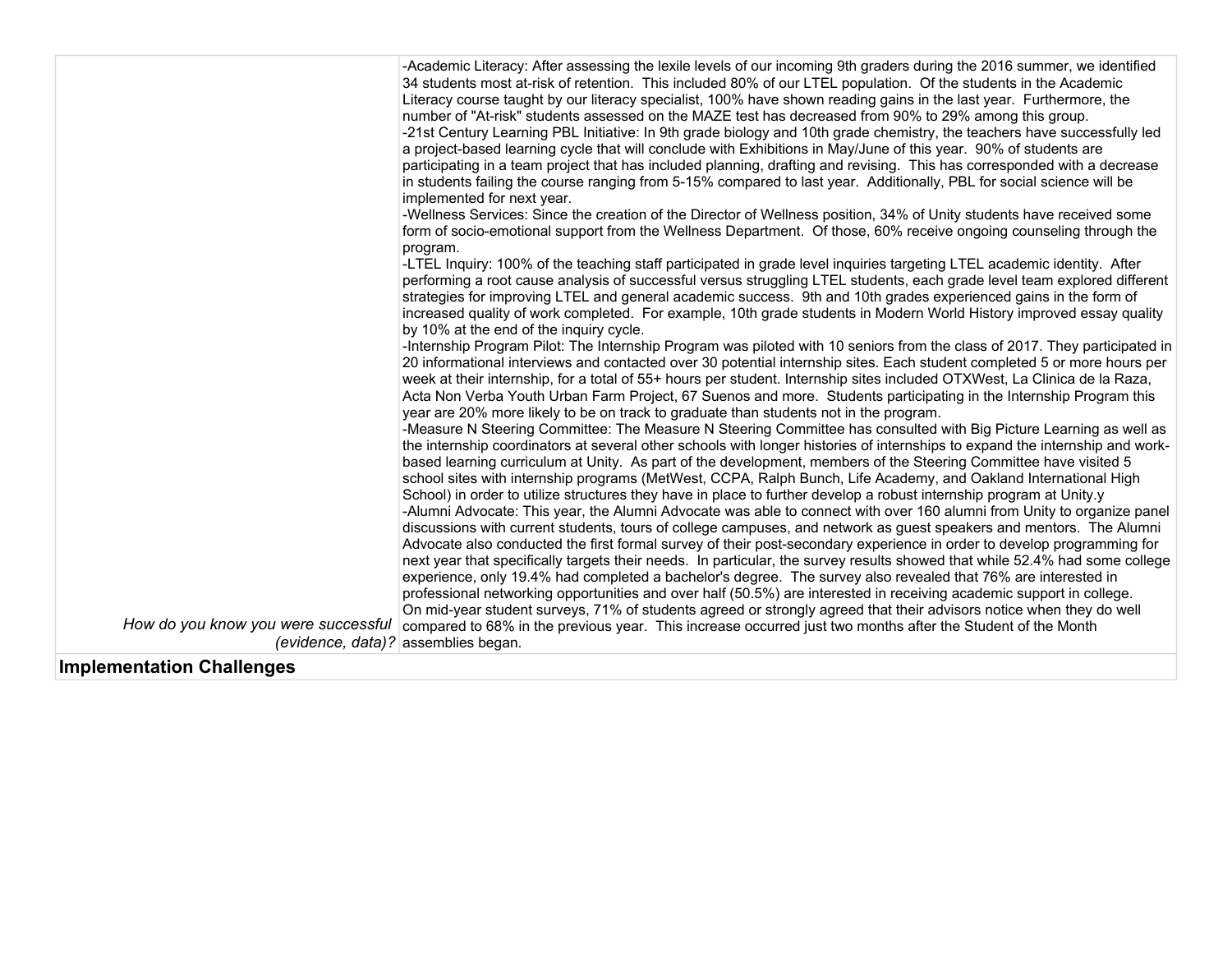|                                             | -Measure N has become our primary tool and lense for systematic program improvement for our school. We are excited                                     |
|---------------------------------------------|--------------------------------------------------------------------------------------------------------------------------------------------------------|
|                                             | to engage in a pivot to increased relevancy, rigor, and equity for our students through our 21st Century Learning pathway                              |
|                                             | and Internship Program. However, our Measure N efforts represent a fundamental shift from our long-standing school                                     |
|                                             | identity as a high-expectations, high-support, college prep school.                                                                                    |
|                                             | -Moving our school into the pathway framework requires teacher awareness, leadership, and commitment to this school-                                   |
|                                             | wide instructional shift. Since we have had substantial success in our current model of implementation, along with a                                   |
|                                             | tradition of teacher autonomy and teacher leadership, it is necessary to move slowly and thoughtfully to implement this                                |
|                                             | shift.                                                                                                                                                 |
|                                             |                                                                                                                                                        |
|                                             | -We wanted to ensure that the internship program we created was thoughtfully developed to provide quality partnerships                                 |
|                                             | between our students and the community. Since this was a novel program at Unity, we maintained a small cohort of 9                                     |
|                                             | students. The work was very labor intensive for our Internship Coordinator, who not only developed the curriculum and                                  |
|                                             | taught the internship class, but also visited each partnership location to monitor student participation. Although the                                 |
|                                             | curriculum is now developed, it will still require revision in subsequent years, and scaling from 9 students to more than                              |
|                                             | twice that during the 2017-18 school year will require a different approach to developing the community relationships and                              |
|                                             | monitoring student participation than was in place this year.                                                                                          |
|                                             | -In addition to the strain on our Internship Coordinator's time, there were also the challenges of starting a new program.                             |
|                                             | We did not have an existing program from which to work. Although there were models at other schools with developed                                     |
|                                             | internship program, integrating them into our own school plan required making adjustments and concessions that at times                                |
|                                             | detracted from the internship experience.                                                                                                              |
|                                             | -Aside from the novelty of the program itself, there were also challenges with supporting any additional classes at Unity.                             |
|                                             | Our student population has grown over the last few years in anticipation of moving to a larger location. However, we                                   |
|                                             | have been unable to relocate up to this point. This has put a strain on the staff and students as we try to work around the                            |
|                                             | limited space of the facilities we all must share. It is difficult to find physical space for additional classes, which in turn                        |
|                                             | limits changes to the master schedule.                                                                                                                 |
|                                             | -Lastly, the systematic pivot described earlier requires the leadership of our advisors to implement a consistent and                                  |
|                                             | rigorous curriculum that integrates the internship program. However, advisors have historically been autonomous in                                     |
|                                             | determining the progress and style of the Advisory arc at Unity. While this has produced amazing success in some cases,                                |
|                                             | the charismatic style of some advisors is difficult to replicate, leading to an inconsistent experience for students at Unity.                         |
| What are some implementation challenges you | This year, we did not have Advisory leaders who were able to lead both their grade level in providing a replicable                                     |
|                                             |                                                                                                                                                        |
|                                             | encountered this first year of implementation? experience and develop a vertically aligned experience that would be consistent between academic years. |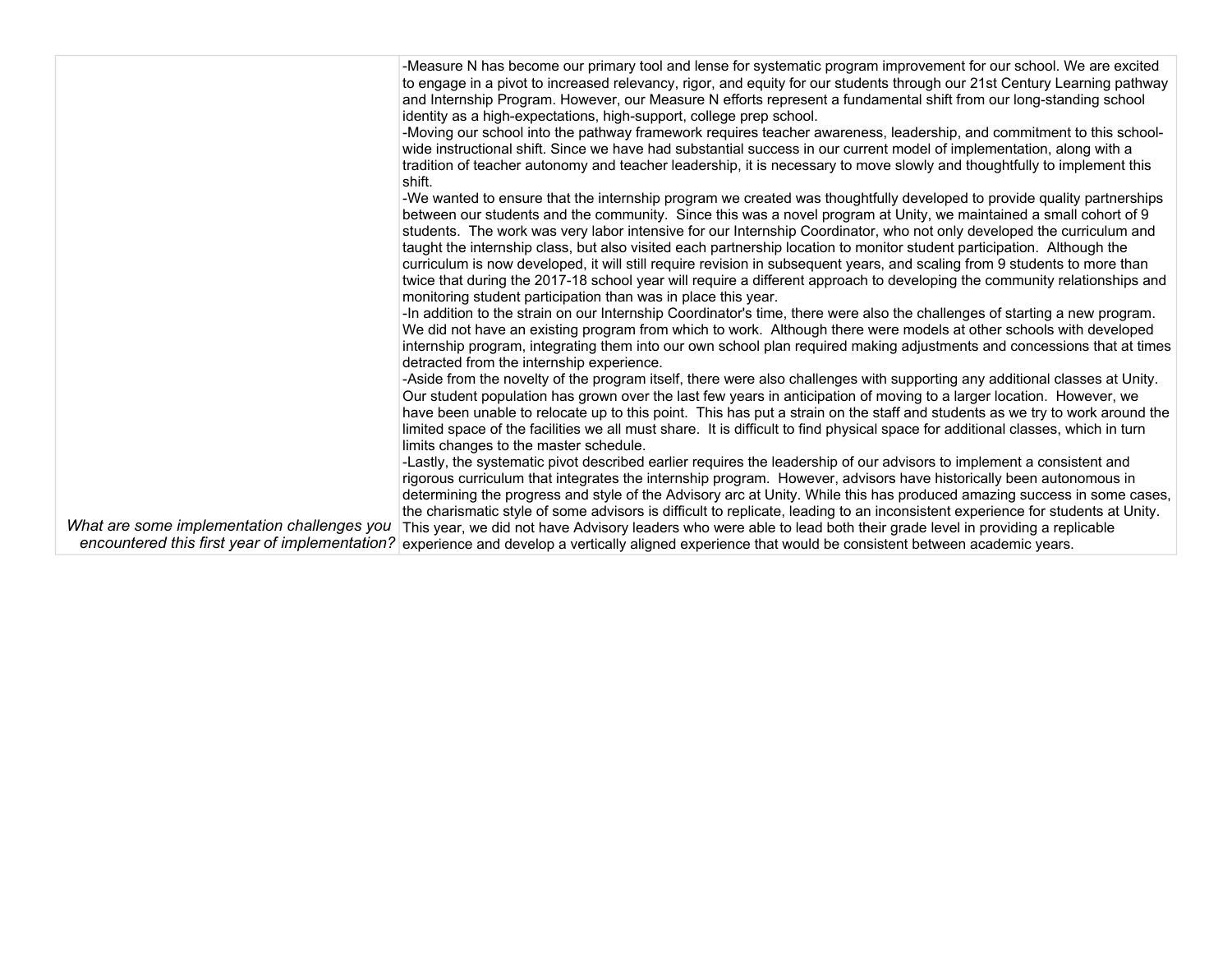| How do you know these were challenges | As the Internship Program at Unity is new we do not have any data from previous years to measure its success against.<br>This is both a challenge and indiciative of the challenge of assessing changes to it. Historically, our data lens has<br>focused on academic successs as measured through nationalized testing data and college acceptance. However, the<br>positive impacts of the internship program may not always align with these indicators. Consequently, we do not have<br>evidence by which to assess its long-term effectiveness.<br>Given the success of the internship program, naturally, we want to expand it to better support our student population.<br>However, our pilot program only included 15% of the class of 2017. We will need to increase the number of internship<br>participants from the class of 2018 in order to make this an integral part of the Unity experience. However, as mentioned<br>above, the work completed up to this point has been very labor intensive for our Internship Coordinator, as reported<br>directly by her. In total, coordinating internships and following up with site visits took approximately 40% of her time.<br>Despite her efforts, our Internship Program this year was not as robust as programs provided by other schools. Students<br>had to plan, find, and participate in their internship in the span of one semester, whereas other school models include a<br>one-year internship with considerable prepartion throughout the high school experience prior to the year-long internship.<br>Furthermore, our facilities and master schedule prohibited students from attending their internships except during<br>Wednesday afternoons.<br>Facilities have impacted much of the programing at Unity for the last two years. As the number of students in each grade<br>level has increased, we are required to add additional sections into our master program. However, while our student<br>population has grown, our facilities has not. Consequently, we have been forced to make a number of teachers travel,<br>and we sometimes have to adjust the master schedule in order to accommodate rooms for testing. We have have also<br>had to reassign students to other sections in order to reduce the number of classrooms being used at one time.<br>Although an Advisory Committee was created during the 2016 summer to create an Advisory curriculum for all grade<br>levels, the grade level curriculums were fairly independent of one another. The curriculum lacked explicit continuity<br>across four years. This resulted in teachers having little awareness of what other Advisory teams, built around a common |
|---------------------------------------|------------------------------------------------------------------------------------------------------------------------------------------------------------------------------------------------------------------------------------------------------------------------------------------------------------------------------------------------------------------------------------------------------------------------------------------------------------------------------------------------------------------------------------------------------------------------------------------------------------------------------------------------------------------------------------------------------------------------------------------------------------------------------------------------------------------------------------------------------------------------------------------------------------------------------------------------------------------------------------------------------------------------------------------------------------------------------------------------------------------------------------------------------------------------------------------------------------------------------------------------------------------------------------------------------------------------------------------------------------------------------------------------------------------------------------------------------------------------------------------------------------------------------------------------------------------------------------------------------------------------------------------------------------------------------------------------------------------------------------------------------------------------------------------------------------------------------------------------------------------------------------------------------------------------------------------------------------------------------------------------------------------------------------------------------------------------------------------------------------------------------------------------------------------------------------------------------------------------------------------------------------------------------------------------------------------------------------------------------------------------------------------------------------------------------------------------------------------------------------------------------------------------------------------------------------------------------------------------------------------------------------------------------------------------------------------------------------------------|
| <b>Learning and Moving Forward</b>    | (evidence, data)? grade level, were doing.                                                                                                                                                                                                                                                                                                                                                                                                                                                                                                                                                                                                                                                                                                                                                                                                                                                                                                                                                                                                                                                                                                                                                                                                                                                                                                                                                                                                                                                                                                                                                                                                                                                                                                                                                                                                                                                                                                                                                                                                                                                                                                                                                                                                                                                                                                                                                                                                                                                                                                                                                                                                                                                                             |
|                                       | Unity has experienced the greatest growth in the development of its teacher leaders. These leaders have not only<br>modeled and implemented the various programs and strategies developed this year, but have also introduced and<br>inspired other teachers at the site to explore these initiatives as well. With their assistance, a plan for next year's<br>Internship program was developed, PBL was successfully implemented and will be shared with other departments,<br>positive interventions with students have been systematized, authentic inquiry into academic supports for LTELs was<br>conducted, and a redesign for summer school that remediates skills as well as credits was piloted. New teacher<br>leadership positions have also successfully been implemented, including department leads, grade-level leads, and<br>Advisory grade leads. With these positions formalized, we hope to achieve continuity of programming even if teachers<br>move away from Unity.<br>Despite the success of the outcomes, building teacher leadership takes time and is not always predictable. Developing a<br>teacher leader requires an investment of time and resources, often in the form of an existing leader. However, teacher<br>leaders are self-determined. A part of developing their leadership qualities is encouraging teacher leaders to make their<br>own decisions and initiate their own changes, but the areas or directions in which they make these decsions are not<br>always the areas originally intended. Allowing a teacher freedom to grow towards his or her own goals can mean that<br>other areas of need will not be fulfilled by that teacher. Forcing a teacher to fulfill a leadership role he or she is not<br>passionate about is often counterproductive, and therefore not a viable solution to fulfilling the roles needed at the school.<br>Lastly, we have come to the limit of the capabilities of our facilities. Without additional space, we cannot promote<br>additional changes to the master schedule. Although there are more features we would like to implement, we cannot<br>What did you learn? without a place to house them.                                                                                                                                                                                                                                                                                                                                                                                                                                                                                                                         |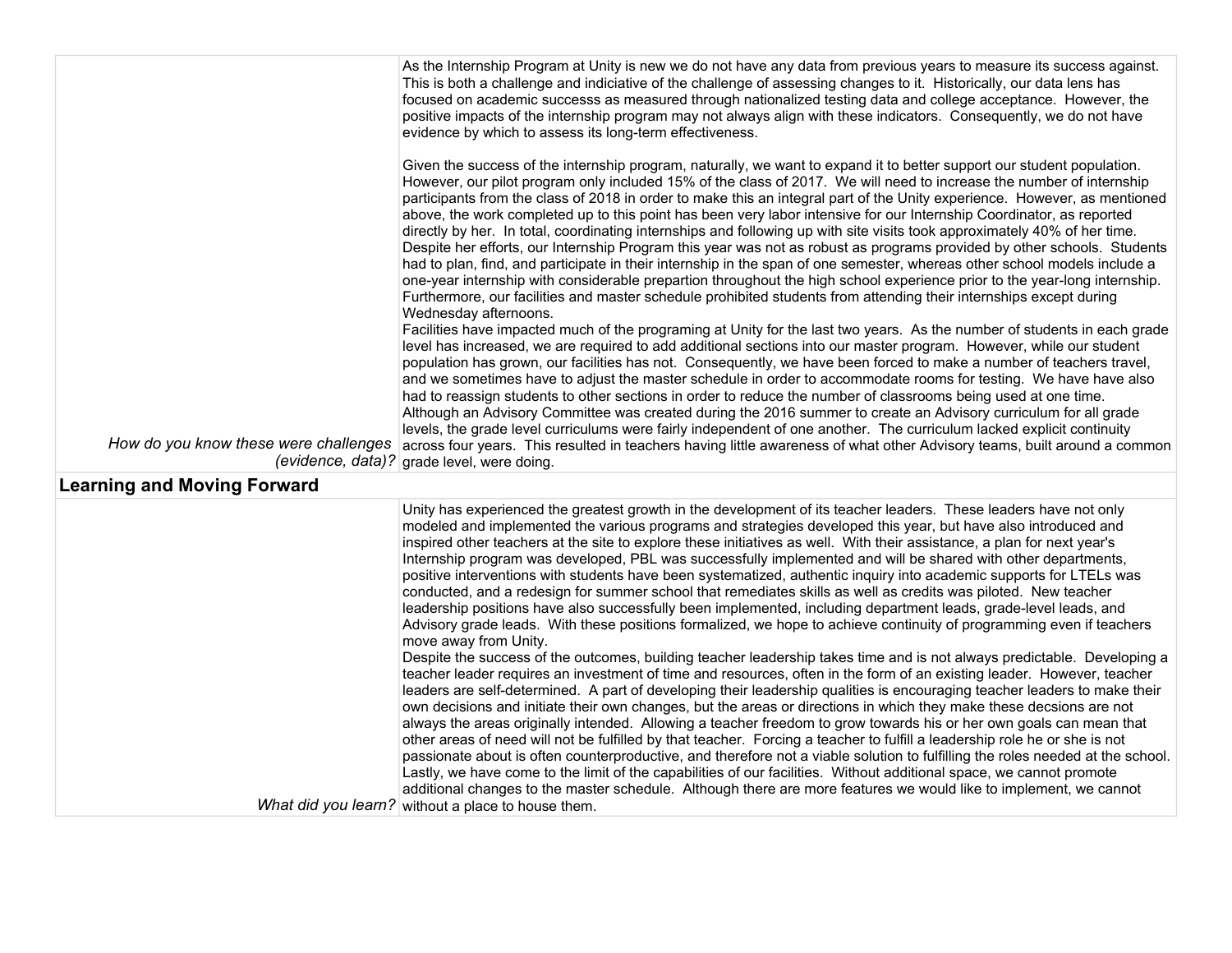| How are you revising your strategies and<br>pathway development work going forward based | We believe using Advisory to leverage the implementation of the Internship Program will ensure that students build a<br>meaningful internship experience that is threaded through all four years of their Unity attendance. Through our Advisory<br>Arc, students are supported by the same teacher mentor all four years. This represents substantial leverage for<br>implementing sytemic visioning for combining work-based learning experience with the core academic values of the Unity<br>community. As such, a core feature of growing our internship program will be developing and implementing an Advisory<br>pathway framework beginning in the 9th and 10th grades during the 2017-18 school year that will then naturally continue<br>into the 11th grade Advisory curriculum and ultimately the 12th grade internship. Furthermore, further developing teacher<br>leadership at the Advisory level has the greatest potential for maintaining the momentum of progress. The Advisor is<br>continuous for each student during his or her time at Unity, and therefore, the Advisor is uniquely capable of guiding and<br>monitoring the progress of the student during those 4 years.<br>As our facilities challenges are unlikely to be alleviated next year, Advisory is also uniquely capable of providing the<br>physical space needed to implement a better built internship program. Providing additional classes in the master<br>schedule would necessitate eliminating courses necessary for A-G requirements, a change that does not service the<br>student long-term. Rather, by framing the Internship Program pathway within the Advisory framework, we can bypass the<br>need for additional facilities.<br>However, requiring additional committment from Advisors in the form of executing these changes could lead to teacher<br>burnout. It will be necessary to find a balance between increasing the responsibilities of Advisors in order to provide an<br>uniform experience while still allowing autonomy for responding to the unique challenges that arise within individual<br>Advisories.<br>We also believe in assisting students in reflecting on their growth through the 21st Century Pathway through an Exhibition<br>of their capstone internship. This structure provides accountability for the program as well as an opportunity for students<br>to self-assess their strengths and growth edges in a constructive forum. By publicly sharing their capstone experience,<br>students can inspire younger generations to be thoughtful about their planning as underclassmen and women. It will also<br>be an accountability measure for the staff as students will be evaluated by members of the community for their readiness |
|------------------------------------------------------------------------------------------|-----------------------------------------------------------------------------------------------------------------------------------------------------------------------------------------------------------------------------------------------------------------------------------------------------------------------------------------------------------------------------------------------------------------------------------------------------------------------------------------------------------------------------------------------------------------------------------------------------------------------------------------------------------------------------------------------------------------------------------------------------------------------------------------------------------------------------------------------------------------------------------------------------------------------------------------------------------------------------------------------------------------------------------------------------------------------------------------------------------------------------------------------------------------------------------------------------------------------------------------------------------------------------------------------------------------------------------------------------------------------------------------------------------------------------------------------------------------------------------------------------------------------------------------------------------------------------------------------------------------------------------------------------------------------------------------------------------------------------------------------------------------------------------------------------------------------------------------------------------------------------------------------------------------------------------------------------------------------------------------------------------------------------------------------------------------------------------------------------------------------------------------------------------------------------------------------------------------------------------------------------------------------------------------------------------------------------------------------------------------------------------------------------------------------------------------------------------------------------------------------------------------------------------------------------------------------------------------------------------------------------------------------------------------------------------------------------------------------------------------------------------------------------------|
|                                                                                          | to exit high school. A well-developed pathway will create young men and women who can present meaningful data about<br>on what you learned? their experience that potential employers can use for making decisions.                                                                                                                                                                                                                                                                                                                                                                                                                                                                                                                                                                                                                                                                                                                                                                                                                                                                                                                                                                                                                                                                                                                                                                                                                                                                                                                                                                                                                                                                                                                                                                                                                                                                                                                                                                                                                                                                                                                                                                                                                                                                                                                                                                                                                                                                                                                                                                                                                                                                                                                                                               |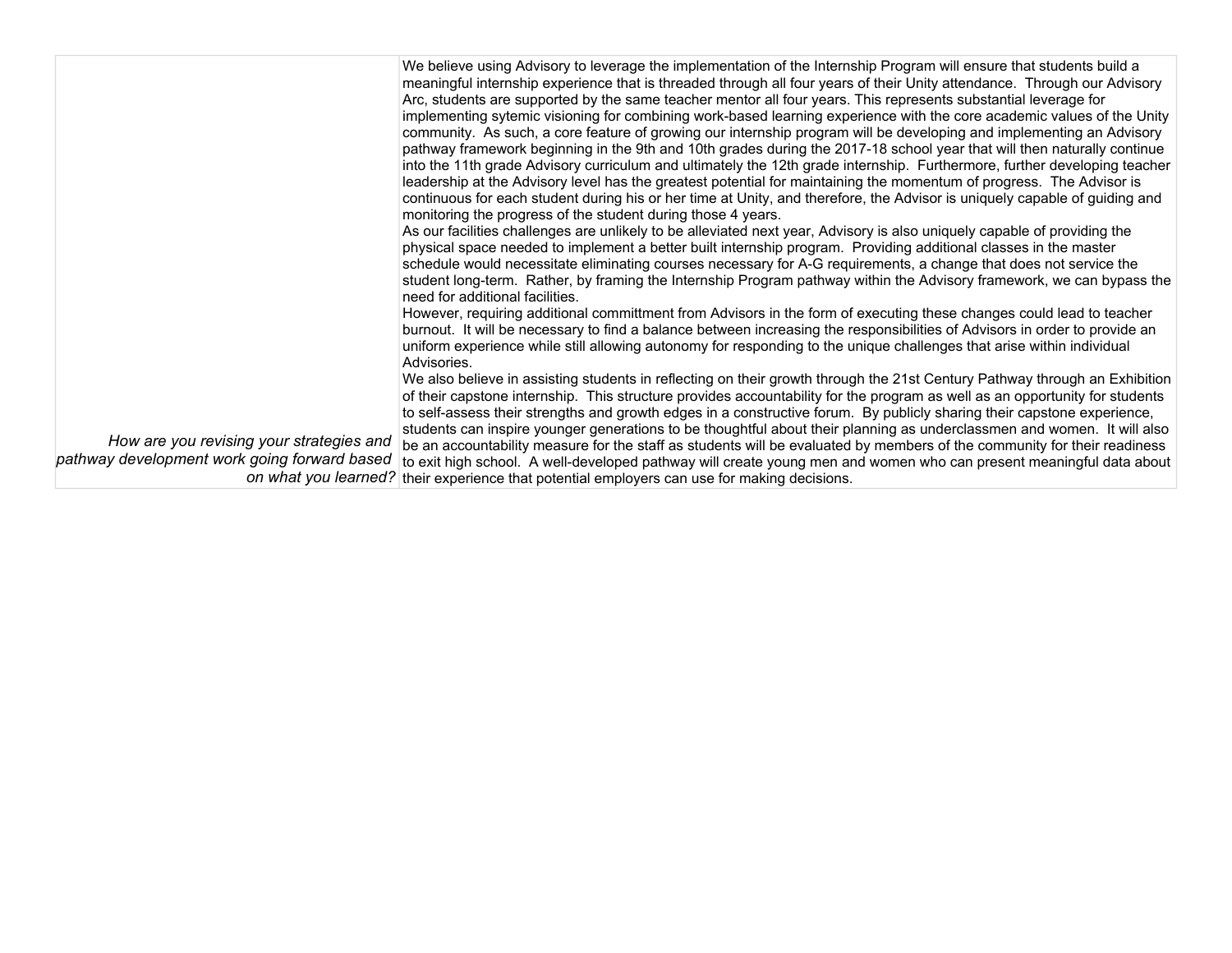#### **2017-18 SINGLE PLAN FOR STUDENT ACHIEVEMENT (SPSA)**

| <b>1. ABOUT THE SCHOOL</b>                                                                                                                                                                                                                                                                                                                                           |                                  | ZU 17-10 SINGLE FEANT FOR STODENT ACTILEVENIENT |         | Complete this by: January 31, 2017 |                  |
|----------------------------------------------------------------------------------------------------------------------------------------------------------------------------------------------------------------------------------------------------------------------------------------------------------------------------------------------------------------------|----------------------------------|-------------------------------------------------|---------|------------------------------------|------------------|
| <b>Instructions: (For OUSD Schools Only)</b>                                                                                                                                                                                                                                                                                                                         |                                  |                                                 |         |                                    |                  |
| Choose the name of your school from the drop-down menu. Your school ID will automatically populate.                                                                                                                                                                                                                                                                  |                                  |                                                 |         |                                    |                  |
| 1A) School Description: Your school description that you provided for the Options Guide will automatically populate here. If you would like to edit this description, click on the school                                                                                                                                                                            |                                  |                                                 |         |                                    |                  |
| lescription cell and copy it (Command-C on a Mac or Ctrl-C on a PC/Chromebook). Then right-click on the cell, choose "Paste special," and select "Paste values only." You can now                                                                                                                                                                                    |                                  |                                                 |         |                                    |                  |
| dit the description.                                                                                                                                                                                                                                                                                                                                                 |                                  |                                                 |         |                                    |                  |
| 1B) School Mission and Vision: Your mission and vision will automatically populate from your 16-17 Site Plan. If you would like to edit the mission and vision, click on the<br>mission/vision cell and copy it (Command-C on a Mac or Ctrl-C on a PC/Chromebook). Then right-click on the cell, choose "Paste special," and select "Paste values only." You can now |                                  |                                                 |         |                                    |                  |
| dit the mission and vision.                                                                                                                                                                                                                                                                                                                                          |                                  |                                                 |         |                                    |                  |
|                                                                                                                                                                                                                                                                                                                                                                      |                                  |                                                 |         |                                    |                  |
| School:                                                                                                                                                                                                                                                                                                                                                              | <b>Oakland Unity High School</b> |                                                 |         | <b>School ID:</b>                  |                  |
| 1A. School Description                                                                                                                                                                                                                                                                                                                                               |                                  |                                                 |         |                                    |                  |
| Unity was founded in 2003 as an independent charter high school open to all students in Oakland. The mission of Unity is to prepare its students for admission to and success in                                                                                                                                                                                     |                                  |                                                 |         |                                    |                  |
| college.                                                                                                                                                                                                                                                                                                                                                             |                                  |                                                 |         |                                    |                  |
| Unity is a school with high expectations and a safe and nurturing environment for teaching and learning. The school currently has an enrollment of 320 students: 91% Latino, 6%                                                                                                                                                                                      |                                  |                                                 |         |                                    |                  |
| African American, and 3% other. Over 80% of Unity students qualify for free or reduced price lunch on the basis of family income level and over 75% come from immigrant families                                                                                                                                                                                     |                                  |                                                 |         |                                    |                  |
| whose home language is not English. Unity offers a rigorous curriculum and intensive support responsive to the individual developmental and academic needs of students, which<br>allows them to achieve academic success and positive social/cultural development.                                                                                                   |                                  |                                                 |         |                                    |                  |
|                                                                                                                                                                                                                                                                                                                                                                      |                                  |                                                 |         |                                    |                  |
|                                                                                                                                                                                                                                                                                                                                                                      |                                  |                                                 |         |                                    |                  |
| 1B. School Mission and Vision                                                                                                                                                                                                                                                                                                                                        |                                  |                                                 |         |                                    |                  |
| <b>Our Mission</b>                                                                                                                                                                                                                                                                                                                                                   |                                  |                                                 |         |                                    |                  |
| It is the mission of Oakland Unity High School ("Unity") to prepare its students for admission to and success in college. Unity offers a rigorous curriculum that meets the                                                                                                                                                                                          |                                  |                                                 |         |                                    |                  |
| University of California A-G requirements, with an emphasis on basic skills and core subject matter in English language arts, mathematics, social studies and science, and a<br>comprehensive support program that promotes healthy youth development, including preparing the students to apply their knowledge and skills for the benefit of the                   |                                  |                                                 |         |                                    |                  |
| community and environment.                                                                                                                                                                                                                                                                                                                                           |                                  |                                                 |         |                                    |                  |
| As part of our charter renewal process, we have been discussing the addition and integration of "career readiness" as part of our mission.                                                                                                                                                                                                                           |                                  |                                                 |         |                                    |                  |
| <b>Our Vision</b>                                                                                                                                                                                                                                                                                                                                                    |                                  |                                                 |         |                                    |                  |
| Our vision for Oakland Unity High School in the next five years is a school with 450 students where all acquire the core skills necessary for academic achievement and,                                                                                                                                                                                              |                                  |                                                 |         |                                    |                  |
| ultimately, for success in today's global, multicultural and multilingual society. Oakland Unity High School will provide a rigorous course of study while preparing students for                                                                                                                                                                                    |                                  |                                                 |         |                                    |                  |
| college and beyond through an emphasis on developing life long professional skills and habits of mind and heart, balanced by a high school experience that is rich, enjoyable,                                                                                                                                                                                       |                                  |                                                 |         |                                    |                  |
| and memorable. Oakland Unity High School will provide access to an education program that will help children and families overcome the challenges they face and lead to the                                                                                                                                                                                          |                                  |                                                 |         |                                    |                  |
| fulfillment of their hopes and dreams for a better life in the United States.                                                                                                                                                                                                                                                                                        |                                  |                                                 |         |                                    |                  |
|                                                                                                                                                                                                                                                                                                                                                                      |                                  |                                                 |         |                                    |                  |
| <b>1C. School Multi-Year WASC Goals</b>                                                                                                                                                                                                                                                                                                                              |                                  |                                                 |         |                                    |                  |
| <b>Length of WASC Accreditation:</b>                                                                                                                                                                                                                                                                                                                                 | 6 years with<br>midterm visit    | <b>Last WASC Self-Study:</b>                    | 2012-13 | <b>Next Self-Study:</b>            | 2018-19          |
|                                                                                                                                                                                                                                                                                                                                                                      |                                  |                                                 |         |                                    | <b>LCAP Goal</b> |
| <b>SCHOOL WASC GOALS</b>                                                                                                                                                                                                                                                                                                                                             |                                  |                                                 |         |                                    | Category         |
|                                                                                                                                                                                                                                                                                                                                                                      |                                  |                                                 |         |                                    | 1: Graduates     |

*1. We will increase access to and success in advanced coursework in preparation for college for Unity Students. Staff will reflect upon our early college/concurrent enrollment initiative and revise as needed. We will use this stragey and others to help our students to access advanced, college credit coursework.* are college and career ready.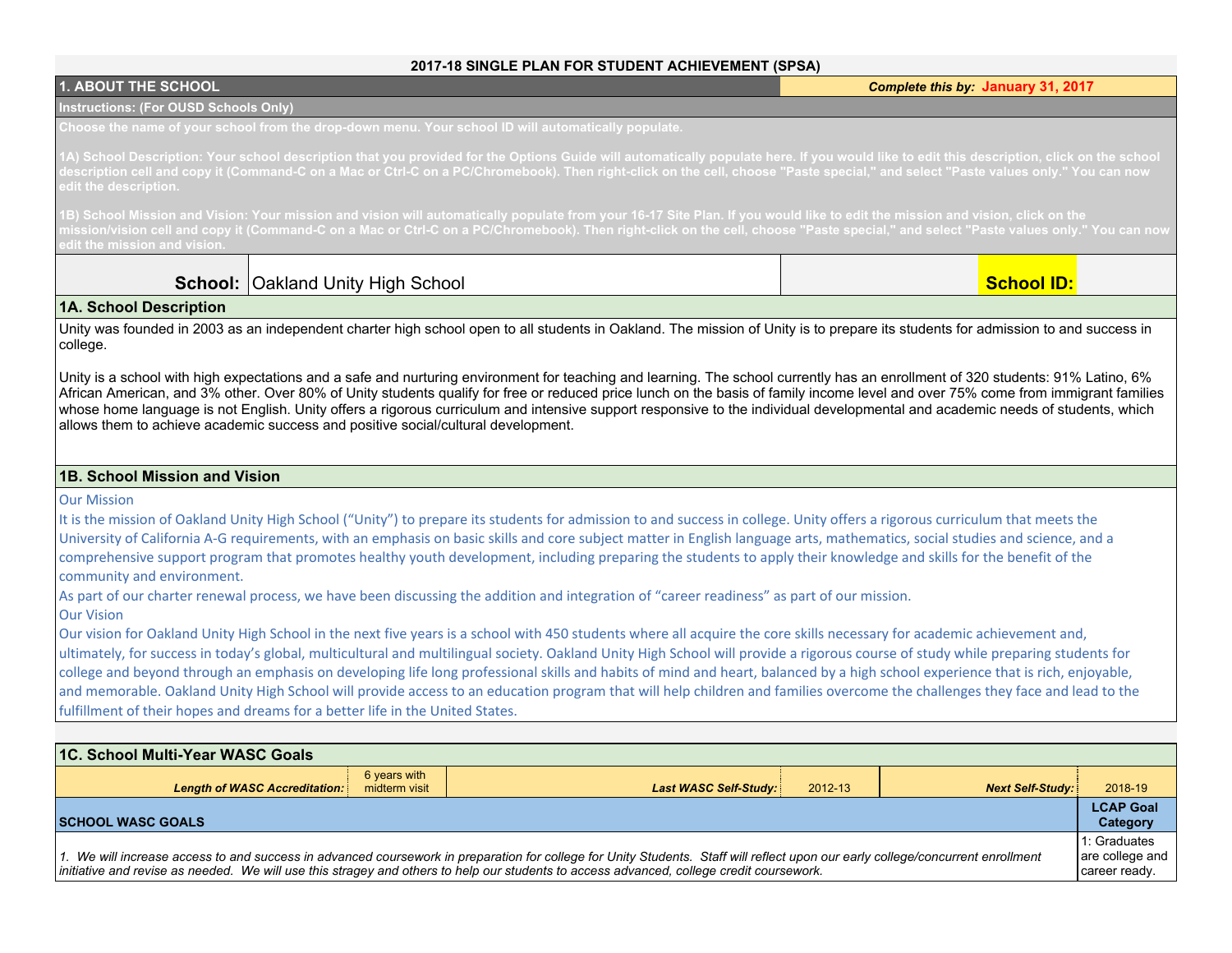| 2. We will pilot and implement a support and evaluation system for teachers. Instructional leaders will collaborate with staff, administrators and teachers, to create and begin the<br>use of a Unity Teacher Effectiveness Rubric.                          | 2: Students are<br>I proficient in<br>l state academic<br>l standards. |
|---------------------------------------------------------------------------------------------------------------------------------------------------------------------------------------------------------------------------------------------------------------|------------------------------------------------------------------------|
| 3. We will incorporate instructional norms across the curriculum to directly increase student learning and formalize the academic skills required for mastery of the California<br>Common Core State Standards for Literacy and college and career readiness. | 2: Students are<br>I proficient in<br>l state academic<br>l standards. |
| Staff will reflect upon e-learning strategies used at Unity and articulate best practices.<br>4.                                                                                                                                                              | 5: Students are<br>engaged in<br>l school<br>everyday.                 |
| 5. Increase the English proficiency of the growing Long Term English language learner population at Unity in a way that supports their academic achievement and college and<br>l career readiness.                                                            | 4: English<br>learners are<br>reaching<br>English fluency.             |

**1D. School Demographics**

| 15. 0011001 DUITOGI GPINOJ              |                      |                                             |                     |                        |                       |                             |                      |                                 |                  |
|-----------------------------------------|----------------------|---------------------------------------------|---------------------|------------------------|-----------------------|-----------------------------|----------------------|---------------------------------|------------------|
|                                         | % Male               | % Female                                    | % Oakland Residents | % LCFF                 | % English<br>Learners | % LTEL                      | % SPED<br><b>RSP</b> | % SPED Mild-<br><b>Moderate</b> | % SPED Severe    |
| <b>Special Populations</b>              | 48%                  | 52.0%                                       | 96.4%               | 71.0%                  | 17.2%                 | 17.2%                       | <b>NA</b>            | 8.0%                            | <b>NA</b>        |
|                                         | African-<br>American | American<br>Indian/Alaskan<br><b>Native</b> | Asian               | <b>Hispanic/Latino</b> | <b>Filipino</b>       | Pacific/<br><b>Islander</b> | Caucasian            | <b>Multiracial</b>              | <b>Newcomers</b> |
| Student Population by<br>Race/Ethnicity | 6.0%                 | <b>NA</b>                                   | 0.2%                | 93.0%                  | 0.2%                  | <b>NA</b>                   | <b>NA</b>            | 0.5%                            | $0.00\%$         |

| 1E. School Performance Data                     |              |                     |              |              |                                  |                               |  |
|-------------------------------------------------|--------------|---------------------|--------------|--------------|----------------------------------|-------------------------------|--|
| <b>Indicator</b>                                | 13-14 School | <b>14-15 School</b> | 15-16 School | 16-17 School | 15-16 District<br>Average        | <b>15-16 State</b><br>Average |  |
| Linked Learning Pathways (All Students)         | <b>NA</b>    | <b>NA</b>           | <b>NA</b>    | 16.0%        | 53.3%                            | 41.8%                         |  |
| Linked Learning Pathways (Grade 10)             | <b>NA</b>    | <b>NA</b>           | <b>NA</b>    |              | 57.0%                            | 58.1%                         |  |
| <b>Graduate Outcomes</b>                        | 13-14 School | <b>14-15 School</b> | 15-16 School | 16-17 School | 15-16 District<br><b>Average</b> | <b>15-16 State</b><br>Average |  |
| Four-Year Cohort Graduation Rate (All Students) | 83.0%        | 78.0%               | 89.1%        | <b>TBD</b>   | <b>TBD</b>                       | <b>TBD</b>                    |  |
| Four-Year Cohort Dropout (All Students)         | 4.7%         | 7.30%               | 3.1%         | <b>TBD</b>   | <b>TBD</b>                       | <b>TBD</b>                    |  |
| Four-Year Cohort Dropout (English Learners)     | 6.1%         | 11.50%              | 4.20%        | <b>TBD</b>   | <b>TBD</b>                       | <b>TBD</b>                    |  |
| Four-Year Cohort Dropout (SPED)                 | $0.0\%$      | 12.50%              | $0\%$        | <b>TBD</b>   | <b>TBD</b>                       | <b>TBD</b>                    |  |
| Percent of Students Leaving                     | 6.0%         | 10.0%               | 6.2%         | <b>TBD</b>   | <b>TBD</b>                       | <b>TBD</b>                    |  |
| On Track to Graduate (Grade 9)                  |              | 93.6%               | 93.1%        | 97.1%        | 46.7%                            | <b>TBD</b>                    |  |
| On Track to Graduate (Grade 10)                 |              | 89.7%               | 84.6%        | 91.8%        | 33.6%                            | <b>TBD</b>                    |  |
| On Track to Graduate (Grade 11)                 |              | 96.0%               | 87.5%        | 85.9%        | 35.4%                            | <b>TBD</b>                    |  |
| On Track to Graduate (Grade 12)                 |              | 80.0%               | 65.2%        | 45.8%        | 44.8%                            | <b>TBD</b>                    |  |
| A-G Completion (Grade C or Better)              | 68.9%        | 89.0%               | 90.8%        | N.A.         | 51.2%                            | TBD.                          |  |
| A-G Completion (African American Students)      | 100.0%       | 60.0%               | 0.0%         | N.A.         | 33.6%                            | <b>TBD</b>                    |  |
| A-G Completion (Special Education Students)     | 74.0%        | 74.0%               | 57.1%        | N.A.         | 15.6%                            | TBD.                          |  |
| A-G Completion (English Learners)               | 64.0%        | 75.0%               | 81.3%        | N.A.         | 33.9%                            | <b>TBD</b>                    |  |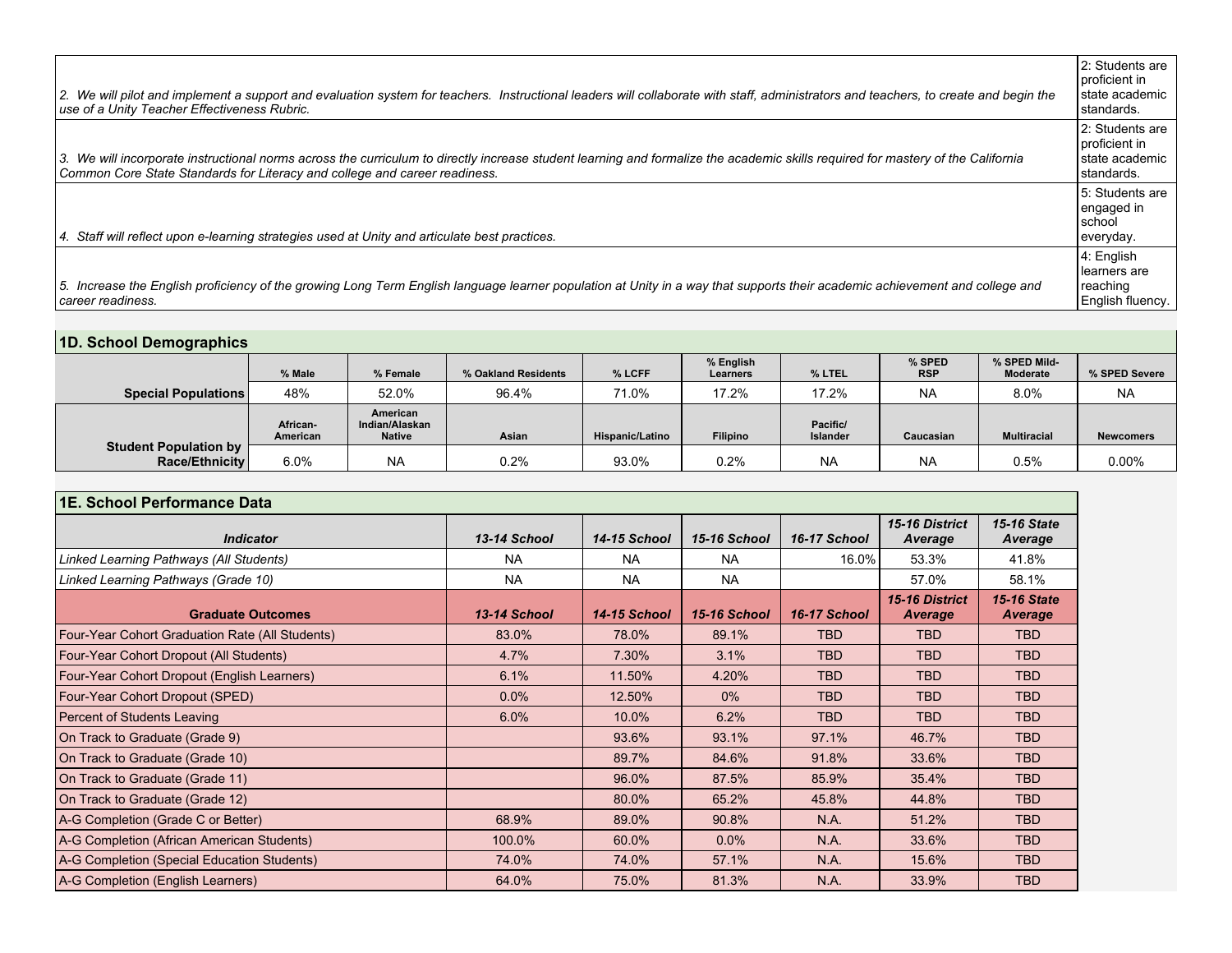| A-G Completion (Foster Youth)                                         | N.A.         | N.A.                | <b>NA</b>           | N.A.         | 20.8%                     | <b>TBD</b>                    |
|-----------------------------------------------------------------------|--------------|---------------------|---------------------|--------------|---------------------------|-------------------------------|
| <b>Post-Secondary Readiness</b>                                       | 13-14 School | <b>14-15 School</b> | 15-16 School        | 16-17 School | 15-16 District<br>Average | <b>15-16 State</b><br>Average |
| AP Course Access (All Students)                                       | 21.0%        | 19.0%               | 18.40%              | 22.3%        | 25.7%                     | <b>TBD</b>                    |
| AP Course Access (African American Students)                          | 0.0%         | 25.0%               | 0.00%               | 22.7%        | 14.3%                     | <b>TBD</b>                    |
| AP Exam Pass Rate (Score of 3 or Better)                              | 64.0%        | 75.0%               | 39.09%              | N.A.         | 7.9%                      | <b>TBD</b>                    |
| % of Seniors with GPA > 3.5                                           | 16.0%        | 18.0%               | 22.95%              | 13.8%        | <b>TBD</b>                | <b>TBD</b>                    |
| Average SRI Reading Level, Grade 11 (Using Lexile Scores)             | N.A.         | 1025.29             | 1060.84             |              | <b>TBD</b>                | <b>TBD</b>                    |
| Average SRI Reading Level, Grade 12 (Using Lexile Scores)             | N.A.         | 1010.4              | N.A.                |              | <b>TBD</b>                | <b>TBD</b>                    |
| Dual Enrollment with Community College                                | 35.0%        | 11.0%               | 26.7%               | 8.0%         | <b>TBD</b>                | <b>TBD</b>                    |
| Dual Enrollment (Grade C or Better)                                   | 28.0%        | 9.0%                | 79.2%               | 75.32%       | 82.4%                     | <b>TBD</b>                    |
| Number of Students Enrolling in Four-Year Colleges                    | 41.0%        | 52.0%               | 40%                 |              | <b>TBD</b>                | <b>TBD</b>                    |
| Number of Students Enrolling in Two-Year Colleges                     | 12.0%        | 11.0%               | 41%                 |              | <b>TBD</b>                | <b>TBD</b>                    |
| <b>Climate and Culture</b>                                            | 13-14 School | <b>14-15 School</b> | <b>15-16 School</b> | 16-17 School | 15-16 District<br>Average | <b>15-16 State</b><br>Average |
| <b>Chronic Absence (All Students)</b>                                 | 16.0%        | 10.9%               | 4.11%               | <b>TBD</b>   | 11.2%                     | <b>TBD</b>                    |
| <b>Chronic Absence (Special Education Students)</b>                   | N.A.         | N.A.                | 0.0%                | <b>TBD</b>   | 18.7%                     | <b>TBD</b>                    |
| Chronic Absence (Foster Youth)                                        | <b>N.A.</b>  | <b>N.A.</b>         | <b>N.A.</b>         | N.A.         | 19.2%                     | <b>TBD</b>                    |
| <b>Suspension Rate</b>                                                | 3.4%         | 3.8%                | 6.2%                | <b>TBD</b>   | <b>TBD</b>                | <b>TBD</b>                    |
| No Suspensions (African American Males)                               | N.A.         | 88.0%               | 88.00%              | <b>TBD</b>   | 91.2%                     | <b>TBD</b>                    |
| No Suspensions (Foster Youth)                                         | N.A.         | <b>N.A.</b>         | <b>NA</b>           | <b>NA</b>    | 86.6%                     | <b>TBD</b>                    |
| California Healthy Kids Survey Parent Participation Rate              | <b>NA</b>    | <b>NA</b>           | <b>NA</b>           | <b>NA</b>    | <b>TBD</b>                | <b>TBD</b>                    |
| <b>Rigorous Academics</b>                                             | 13-14 School | <b>14-15 School</b> | 15-16 School        | 16-17 School | 15-16 District<br>Average | <b>15-16 State</b><br>Average |
| English Learner Reclassification Rate                                 | 26.0%        | 12.0%               | 37%                 | <b>TBD</b>   | 13.2%                     | <b>TBD</b>                    |
| Long Term English Learner Reclassification Rate                       | 25.0%        | 12.0%               | 35%                 | <b>TBD</b>   | 17.1%                     | <b>TBD</b>                    |
| <b>SBAC Proficiency (ELA)</b>                                         | <b>NA</b>    | 72.0%               | 65.0%               | <b>TBD</b>   | 19.5%                     | <b>TBD</b>                    |
| <b>SBAC Proficiency (Math)</b>                                        | <b>NA</b>    | 44.0%               | 38.0%               | <b>TBD</b>   | 14.7%                     | <b>TBD</b>                    |
| % of Students At or Above Grade Level in Reading Proficiency<br>(SRI) |              | 64.8%               | 65.3%               | 55.4%        | 23.9%                     | <b>TBD</b>                    |

### **`** *Complete this by:* **February 1, 2017**

| <b>2A. Schoolwide Strengths and Challenges</b> |                                                                                                                                                                                                                                                       |
|------------------------------------------------|-------------------------------------------------------------------------------------------------------------------------------------------------------------------------------------------------------------------------------------------------------|
|                                                | Task: Identify school strengths and challenges related to each focal area, and choose your highest leverage challenge.                                                                                                                                |
|                                                | • What strengths and challenges do you see in your current data?<br>. Do a deeper dive using the Data Dashboard and any site-specific data or observations. Where are you achieving or exceeding your goals? Where<br>are you not meeting your goals? |
|                                                | IMPORTANT: Be sure to discuss strengths and challenges related to the performance of your low-income students, English learners, foster youth,<br>students with disabilities, African-American students, Latino students, and other subgroups.        |
| <b>Instructions:</b>                           | Tip: To enter a space between strengths or challenges, click "Ctrl + Enter."                                                                                                                                                                          |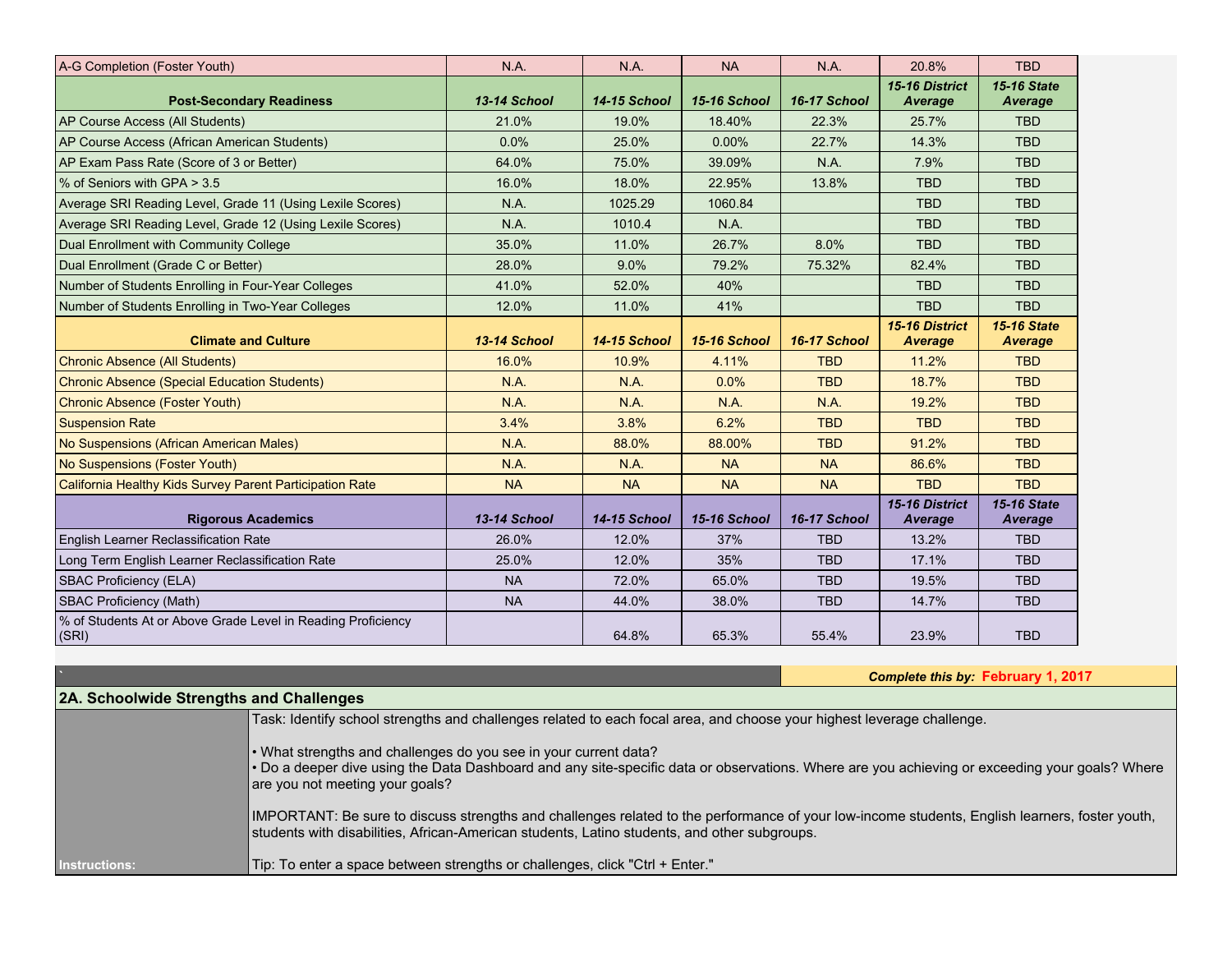| <b>Focal Area</b>               | <b>Strengths</b>                                                                                                                                                                                                                                                                                                                                                                                                                                                                                                                                                                                                                                                                                                                                                                                                                                                                                             | <b>Challenges</b><br>(List all challenges impacting each<br>focal area.)                                                                                                             | <b>Highest Leverage Challenge</b><br>(List one challenge.)                                                                                                                                                |                                              |  |  |
|---------------------------------|--------------------------------------------------------------------------------------------------------------------------------------------------------------------------------------------------------------------------------------------------------------------------------------------------------------------------------------------------------------------------------------------------------------------------------------------------------------------------------------------------------------------------------------------------------------------------------------------------------------------------------------------------------------------------------------------------------------------------------------------------------------------------------------------------------------------------------------------------------------------------------------------------------------|--------------------------------------------------------------------------------------------------------------------------------------------------------------------------------------|-----------------------------------------------------------------------------------------------------------------------------------------------------------------------------------------------------------|----------------------------------------------|--|--|
| <b>Graduate Outcomes</b>        | College Acceptance Rate<br>Core Academic Skills as assessed by SBAC                                                                                                                                                                                                                                                                                                                                                                                                                                                                                                                                                                                                                                                                                                                                                                                                                                          | <b>College Completion Rate</b><br>LTEL academic performance and<br>reclassification                                                                                                  | LTEL academic performance and<br>reclassification                                                                                                                                                         |                                              |  |  |
| <b>Post-Secondary Readiness</b> | A-G completion by the majority of student population<br>(including low-income, Latino, and African-American<br>students)<br>Core Academic<br>Skills as assessed by SBAC<br>College Acceptance Rate                                                                                                                                                                                                                                                                                                                                                                                                                                                                                                                                                                                                                                                                                                           | <b>College Completion Rate</b><br>Alumni Support<br><b>Dual Enrollment Support</b>                                                                                                   | Dual Enrollment Support                                                                                                                                                                                   |                                              |  |  |
| <b>Climate and Culture</b>      | Safe, Calm, and community campus<br>Advisory program                                                                                                                                                                                                                                                                                                                                                                                                                                                                                                                                                                                                                                                                                                                                                                                                                                                         | Attrition of disengaged and vulnerable<br>students<br>Lack of 12th grade programming<br>Fostering students' academic identities                                                      | Developing and fostering our students'<br>academic identities and resilience, while also<br>providing extensive support for our high need<br>students and maintaining a warm positive<br>student climate. |                                              |  |  |
| <b>Rigorous Academics</b>       | A-G coursework and curriculum<br>A-G completion by the majority of student population<br>(including low-income, Latino, and African-American<br>students)<br>Core Academic Skills as assessed by SBAC                                                                                                                                                                                                                                                                                                                                                                                                                                                                                                                                                                                                                                                                                                        | Lack of consistent rigor across disciplines and<br>grade levels<br>Effective remediation strategies                                                                                  | Lack of consistent rigor across disciplines and<br>grade levels.                                                                                                                                          |                                              |  |  |
| <b>Pathway Development</b>      | Individual grassroots teacher-leadership and<br>program implementation                                                                                                                                                                                                                                                                                                                                                                                                                                                                                                                                                                                                                                                                                                                                                                                                                                       | Inconsistent program implementation by non-<br>leadership staff<br>Lack of space at facility<br>Transitioning from pilot programs to full school Advisory program.<br>implementation | Transitioning from isolated pilot programs to<br>full school implementation integrated with our<br>already established A-G core curriculum and                                                            |                                              |  |  |
|                                 | 2B. Schoolwide Root Cause Analysis from Measure N Design                                                                                                                                                                                                                                                                                                                                                                                                                                                                                                                                                                                                                                                                                                                                                                                                                                                     |                                                                                                                                                                                      |                                                                                                                                                                                                           |                                              |  |  |
| <b>Instructions:</b>            | Task: For your highest leverage challenge in each focal area, think about the root cause(s) of some of the<br>challenges you identified above.<br>• For each priority, identify at least one root cause for a challenge you listed above.<br>· Focus on causes that the school can control or influence (e.g., we do not consistently provide intervention for low-<br>performing students) rather than larger societal causes (e.g., race, poverty).<br>. Be sure to consider multiple types of data as you identify root causes, and explicitly consider broad, systemic root<br>causes if your school is not meeting performance goals on multiple indicators.<br>Note: This section has been pre-populated with your root cause analysis from your current plan. You may need to<br>revise this analysis to align it to the highest leverage challenge you've identified.<br>Root Cause Analysis Primer. |                                                                                                                                                                                      |                                                                                                                                                                                                           |                                              |  |  |
| <b>Focal Area</b>               | <b>Highest Leverage Challenge</b><br>(will autopopulate from the table above)                                                                                                                                                                                                                                                                                                                                                                                                                                                                                                                                                                                                                                                                                                                                                                                                                                | Root Cause Analysis of Highest Leverage Challenge                                                                                                                                    |                                                                                                                                                                                                           | <b>Linked</b><br>Learning<br><b>Criteria</b> |  |  |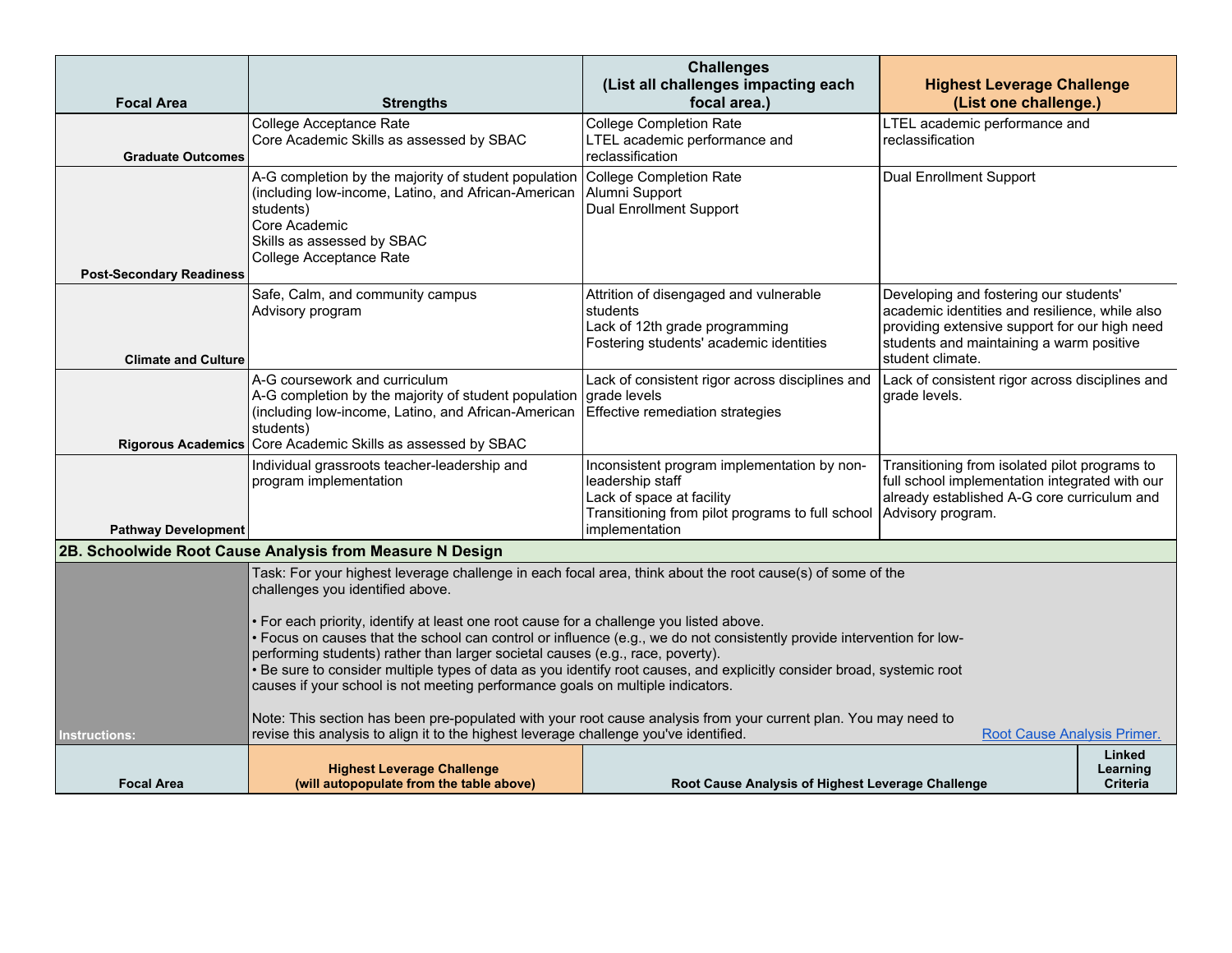| <b>Graduate Outcomes</b>        | LTEL academic performance and reclassification | School wide, we continue to want to increase our college persistence and graduation<br>rate. The most urgent issue we have identified is reducing our numbers of students<br>who are not on track to graduate and who we lose through attrition to continuation<br>schools. We have identified that 23% of our current students grades 10-12 are<br>currently not on track to graduate and have been entered into the credit recovery<br>system. Our LTELs make up 31% of those who are not on track to graduate and 71%<br>of our LTEL population are not on track to graduate students. While LTEL supports<br>have been put in place sparingly across classrooms and teachers, vertical progression<br>of these supports and best practices are not structured and/or uniformed from grade<br>level to grade level and across discipline; therefore, we continue to have high LTEL<br>student attrition and too many of them are not on-track to graduate by grade 11.                                                                                                                                                                                                                                                                                                                                                                                                                                                                                                                                                                                                                                                                                                                                                                                                                                                                                                                                                                                                                                                                                                                                                                                                                                                                                                                                                                                                                                                                                                                                                                                                                                             | Equity/Access/<br>Achievement   |
|---------------------------------|------------------------------------------------|-----------------------------------------------------------------------------------------------------------------------------------------------------------------------------------------------------------------------------------------------------------------------------------------------------------------------------------------------------------------------------------------------------------------------------------------------------------------------------------------------------------------------------------------------------------------------------------------------------------------------------------------------------------------------------------------------------------------------------------------------------------------------------------------------------------------------------------------------------------------------------------------------------------------------------------------------------------------------------------------------------------------------------------------------------------------------------------------------------------------------------------------------------------------------------------------------------------------------------------------------------------------------------------------------------------------------------------------------------------------------------------------------------------------------------------------------------------------------------------------------------------------------------------------------------------------------------------------------------------------------------------------------------------------------------------------------------------------------------------------------------------------------------------------------------------------------------------------------------------------------------------------------------------------------------------------------------------------------------------------------------------------------------------------------------------------------------------------------------------------------------------------------------------------------------------------------------------------------------------------------------------------------------------------------------------------------------------------------------------------------------------------------------------------------------------------------------------------------------------------------------------------------------------------------------------------------------------------------------------------------|---------------------------------|
|                                 | <b>Dual Enrollment Support</b>                 | Dual-Enrollment is a requirement for graduation at our school; however, there are little<br>to no supports in place to ensure that our students are successful in their community<br>college classes. Students enroll in community colleges at school, but there are no<br>accountability structures in place to ensure students' attendance and success. A<br>secondary problem identified with our current school structure is a gradual slowdown<br>in academic intensity, especially in senior year. The senior year schedule has half-<br>days, four days a week. Insufficient meaningful course offerings for seniors led school<br>leadership to promote the concurrent enrollment requirement and modified half-day<br>schedule as a way of encouraging students to take advantage of concurrent<br>enrollment to engage in meaningful coursework during the school day of their senior<br>year. However, an unintended consequence of the successful growth of our<br>concurrent enrollment program has been that the majority of our students complete<br>their concurrent enrollment requirement prior to their senior year. Of 58 seniors in the<br>Class of 2017, only 5 enrolled in community college classes during the school years,<br>as the rest had completed their concurrent enrollment requirement prior to senior year.<br>This leaves a substantially reduced academic courseload and programming during<br>senior year coupled with the corresponding loss of academic intensity. Additionally,<br>many seniors either choose to work to earn money or have family situations where<br>there is strong need for them to work to contribute to household finances or to save<br>money to support their continuing education plans. Therefore, many seniors end up in<br>the position of being more engaged in employment than academics during their senior<br>year. Very often, the employment they find is of the entry-level and unskilled variety,<br>which can create a disconnect between their perception of the importance of academic<br>and 21st century skills for more rewarding and highly-compensated employment.<br>These cumulative effects lead to a reduced academic intensity during senior year and<br>an effective peak of academic intensity during junior year. This can have the negative<br>effect of creating a dip in academic intensity before the much greater academic<br>intensity of college. In addition to expanding the senior schedule, we plan to obtain<br>more precise data on the percentage of our seniors who engage in part to full-time<br>work. |                                 |
| <b>Post-Secondary Readiness</b> |                                                |                                                                                                                                                                                                                                                                                                                                                                                                                                                                                                                                                                                                                                                                                                                                                                                                                                                                                                                                                                                                                                                                                                                                                                                                                                                                                                                                                                                                                                                                                                                                                                                                                                                                                                                                                                                                                                                                                                                                                                                                                                                                                                                                                                                                                                                                                                                                                                                                                                                                                                                                                                                                                       | Personalized<br>Student Support |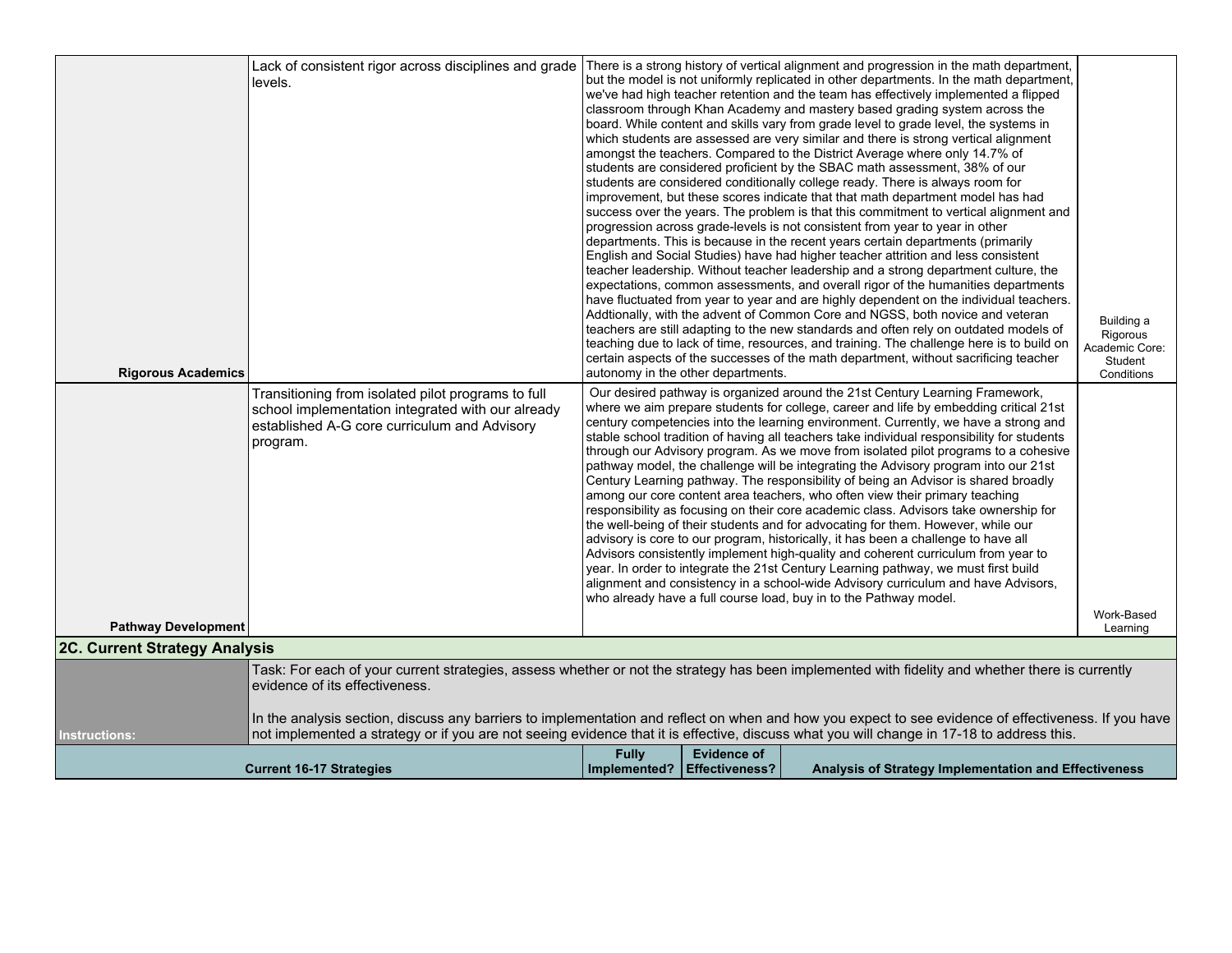| <b>Schoolwide Instructional</b><br><b>Improvement Strategy:</b> | All teachers engaged in cycles of inquiry around LTEL<br>engagement and Academic Mindset | Yes | Yes | Full grade-level inquiry cycles have been effective at building teacher<br>awareness of issues. Teachers observed that LTELs were more than<br>twice as likely (41%) to struggle academically than non-LTEL<br>students (13%). After conducting student surveys and reflecting on<br>research, each grade level independently elected to develop<br>strategies focused on growing academic mindset and identity. After<br>completing their inquiries into essential skills (such as graphing or<br>writing with correct capitalization), the 9th grade team found that<br>over 30% showed proficiency in these skills. The 10th grade team<br>found that 30% of students changed to more effective strategies for<br>getting feedback when they documented their success in each<br>strategy. Junior and senior teachers tried explicitly teaching growth<br>mindset, but did not find any positive impact on student outcomes as<br>a result.                                                                                                                                                                                                                                                                                                                                                                                                                                                 |
|-----------------------------------------------------------------|------------------------------------------------------------------------------------------|-----|-----|------------------------------------------------------------------------------------------------------------------------------------------------------------------------------------------------------------------------------------------------------------------------------------------------------------------------------------------------------------------------------------------------------------------------------------------------------------------------------------------------------------------------------------------------------------------------------------------------------------------------------------------------------------------------------------------------------------------------------------------------------------------------------------------------------------------------------------------------------------------------------------------------------------------------------------------------------------------------------------------------------------------------------------------------------------------------------------------------------------------------------------------------------------------------------------------------------------------------------------------------------------------------------------------------------------------------------------------------------------------------------------------------|
| <b>Culture &amp; Climate</b><br><b>Improvement Strategy:</b>    | Positive Student Culture and Recognition                                                 | Yes | Yes | This year, we held positive student recognitions (Student of the<br>Month) assemblies linked to new ESLRs in order to positively<br>reinforce the behaviors desired among 21st century citizens.<br>Consequently, our suspension rate has decreased. We have also<br>held a series of workshops targeted toward social and civic<br>awareness during our Solidarity Day activities. Student surveys<br>showed that students were overwhelmingly positive about the<br>experience; 72.4% rated their individual workshop as "5-Amazing"<br>on a 1-to-5 scale. With the assistance of the Parent Advisory<br>Committee, Unity also brought back the tradition of a Spring Festival<br>which was attended by over 200 students, faculty and alumni and<br>their families.                                                                                                                                                                                                                                                                                                                                                                                                                                                                                                                                                                                                                         |
| <b>Pathway Development</b><br>Strategy:                         | Measure N Steering Committee                                                             | Yes | Yes | We gathered a teacher-leadership group around Measure N<br>challenges and implementation to develop a plan for next year. The<br>Measure N Steering Committee focused on improving the internship<br>program by conducting site visits to MetWest, CCPA, Ralph Bunch,<br>Life Academy, and Oakland International High School, discussing<br>the strengths and challenges of the different models of programs,<br>and using the observation data to develop a plan for implementation<br>at Unity. Teachers were provided with release time for site visits,<br>discussion and planning as well as consultations with Big Picture<br>Learning to create a plan for a Linked Learning Model. While a<br>major motivation was to expand senior year programming, the<br>committee believed the best way to address apathy during senior<br>year was to build engagement throughout a student's high school<br>experience at Unity. Therefore, the committee also strategized how<br>to build up to a senior-year internship during all four high school<br>years. From these discussions, a set of action items was produced<br>that involved developing an expanded senior schedule, a job<br>description for next year's Internship Coordinator, a 4-year Advisory<br>curriculum that included benchmark experiences to support a senior<br>year internship, and the final Exhibition criteria. |
| <b>Design Feature #1</b><br>(New/Emerging):                     | Internship Program                                                                       | Yes | Yes | A pilot internship program was launched this year with 10 fully<br>placed students. The internship program consisted of 5+ hours per<br>week of internship experience and enrollment in an internship class.<br>Students are scheduled to present an exhibition of their internship<br>experience on May 17 & 24 both at the school and on-site. Next<br>year, the internship program will be expanded for 20-30 students,<br>and those students will enroll in a 1-year internship course as part of<br>an expanded senior schedule. Finally, the 9th and 10th grade<br>Advisory curriculum will incorporate lessons for the internship arc.                                                                                                                                                                                                                                                                                                                                                                                                                                                                                                                                                                                                                                                                                                                                                  |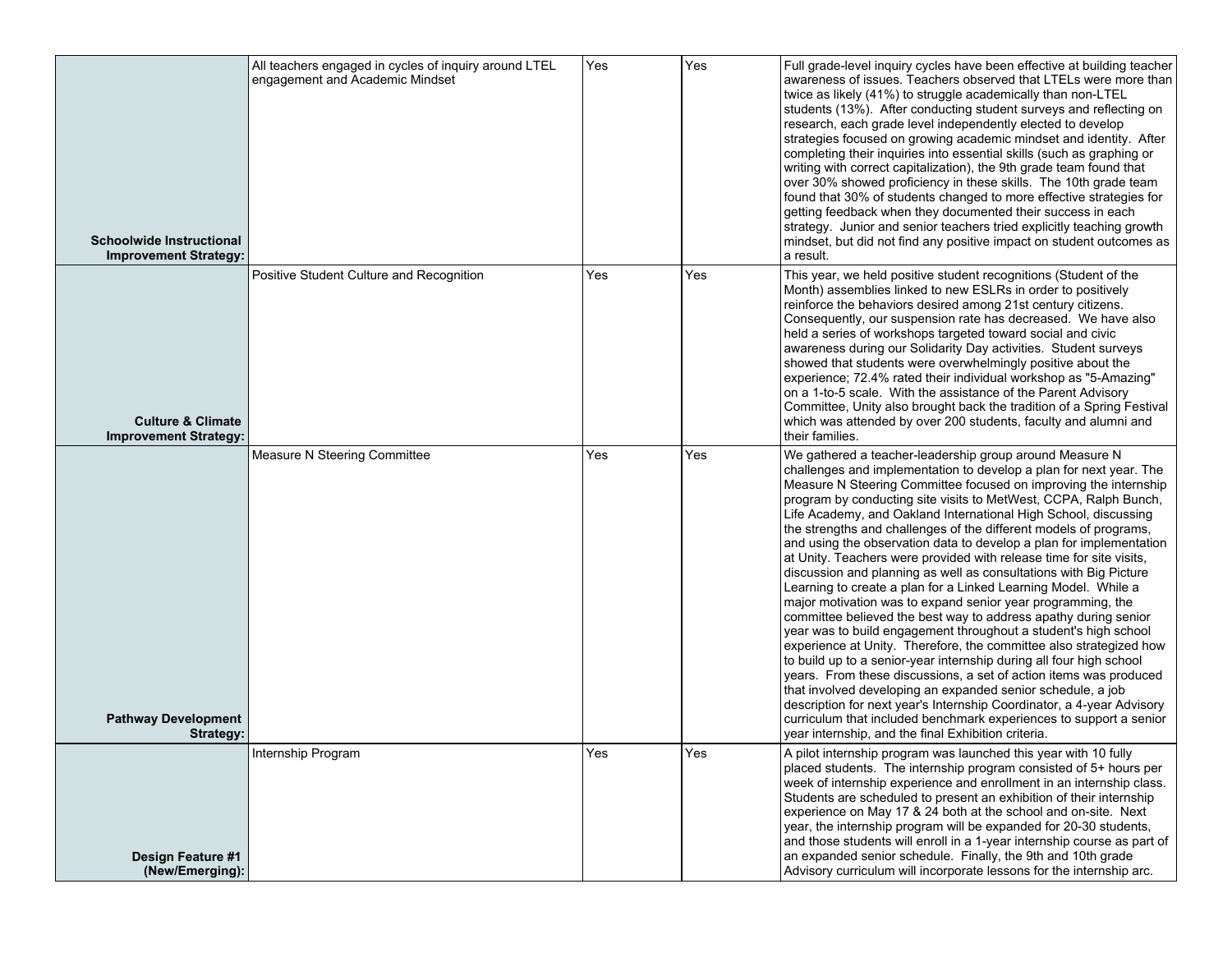|                                               | <b>PBL</b> Initiative   | Yes | Yes | This year was the launch of a PBL Initiative in 9th grade Biology and                                                                                                                                                                                                                                                                                                                                                                                                                                                                                                                                                                                                                                                                                                                                                                                                                                                                                                                                                              |
|-----------------------------------------------|-------------------------|-----|-----|------------------------------------------------------------------------------------------------------------------------------------------------------------------------------------------------------------------------------------------------------------------------------------------------------------------------------------------------------------------------------------------------------------------------------------------------------------------------------------------------------------------------------------------------------------------------------------------------------------------------------------------------------------------------------------------------------------------------------------------------------------------------------------------------------------------------------------------------------------------------------------------------------------------------------------------------------------------------------------------------------------------------------------|
| Design Feature #2<br>(New/Emerging):          |                         |     |     | 10th grade Chemistry. Teachers were provided with PBL<br>consultation, support, planning time and budget. The PBL Initiative<br>was immensly popular in engaging students of all demographics.<br>95% of students enrolled in these courses are completing work<br>towards a final project. Exhibitions are planned for May/June. The<br>biology exhibition will be on site to parent/teacher audience.<br>Chemistry will be off-site at Oakland Grand Lake Theater. In addition<br>to increased participation, the PBL inititiative has also increased<br>student success rate in biology and chemistry. The passage rate for<br>biology increased 5% and the passage rate for chemistry increased<br>15%. Finally, the PBL initiative in science has inspired teachers from<br>other disciplines to begin planning projects and laid seeds for cross-<br>curricular collaborations. Members of the social science department<br>have also begun consulting and planning PBL units for the 2017-18<br>school year.                |
| <b>Design Feature #3</b><br>(New/Emerging):   | Literacy Support        | Yes | Yes | A program for 9th grade literacy Intervention to target LTEL English<br>literacy was conducted by a literacy specialist for 34 students in the<br>2016-17 school year. Students were placed in an academic literacy<br>course based on their incoming literacy level as measured on the<br>NWEA MAP reading assessment. Students have gained an average<br>of 400 lexile points since the beginning of the year. Studnets<br>enrolled in the course also took the MAZE test for reading<br>comprehension. While 28 students were "At-risk" at the beginning of<br>the year, only 9 are "At-risk currently." Initially, 0 students in the<br>academic literacy course were "Low risk," but currently 7 are<br>designated "Low risk" and performing at grade level. Consequently,<br>the academic literacy program will be implemented as part of a<br>Summer Academy program, and we will be hiring a second literacy<br>specialist in the fall of 2017-18 to grow our program to include a 10th<br>grade academic literacy course. |
| <b>Signature Element #1</b><br>(Established): | Socio-emotional support | Yes | Yes | The Director of Wellness Services, a position begun this year, has<br>established a multi-tiered system of support for Unity students.<br>These supports include crisis intervention, individual counseling,<br>family counseling, group counseling, teacher/admin consultation, in-<br>class behavioral support, peer mediation, advocacy, home visits,<br>parental support and resource coordination. These services are<br>conducted by the Director of Wellness, intern counselors and<br>external programs. Currently, 117 students at Unity High School<br>have received at least one support of which 46 receive ongoing<br>weekly individual counseling by intern counselors, and 25 receive<br>ongoing group counseling. The services provided by the Wellness<br>department address trauma, depression, anxiety, emotional and<br>behavioral self-regulation, peer relationships, bullying and<br>aggression, family dynamics, and relationships with staff and other<br>adults.                                         |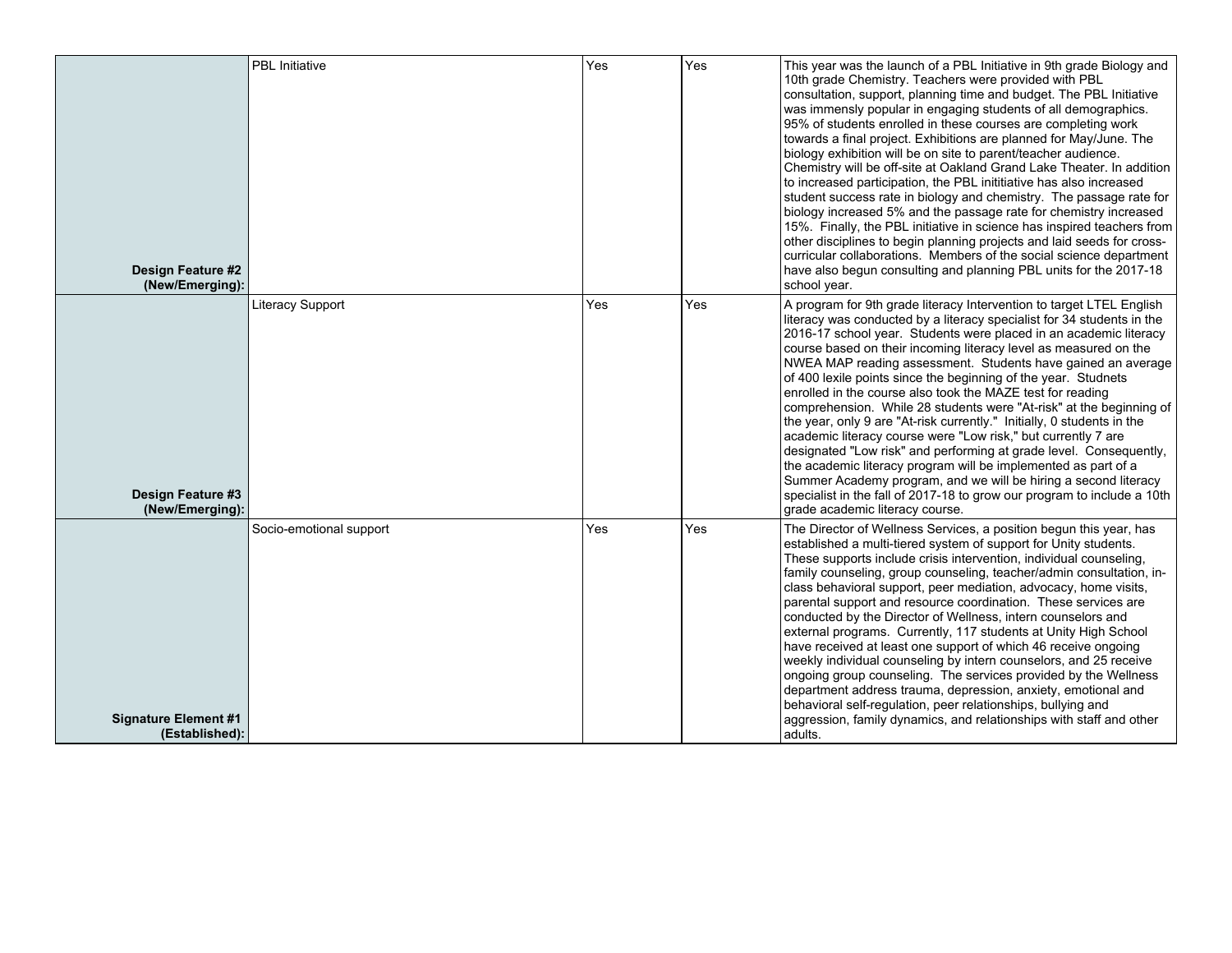| <b>Signature Element #2</b><br>(Established): | Alumni support | Yes | Yes     | We have had no prior alumni support program at site which has<br>resulted in a lack of robust alumni contact data. Without a network of<br>alumni communication, we have been unable to identify and quantify<br>the strengths and needs of our alumni. In turn, we were not able to<br>provide effective support when our graduates struggled in their<br>college programs. Therefore, an Alumni Advocate position was<br>piloted this year. One of his first activities was to gather and<br>maintain contact information for the Class of 2016 graduates. He is<br>also building a Summer Bridge program for Class of 2017 college-<br>bound graduates that will explain how to self-advocate for needed<br>supports and services on a college campus. A Beyond12 program<br>will be piloted in the 2017-18 school year that will continue building<br>our alumni database and provide Unity graduates a support network<br>of peers at the colleges and universities they attend as well as<br>ongoing communication and advice for meeting the unique<br>challenges of post-secondary education. |
|-----------------------------------------------|----------------|-----|---------|-------------------------------------------------------------------------------------------------------------------------------------------------------------------------------------------------------------------------------------------------------------------------------------------------------------------------------------------------------------------------------------------------------------------------------------------------------------------------------------------------------------------------------------------------------------------------------------------------------------------------------------------------------------------------------------------------------------------------------------------------------------------------------------------------------------------------------------------------------------------------------------------------------------------------------------------------------------------------------------------------------------------------------------------------------------------------------------------------------|
| <b>Signature Element #3</b><br>(Established): | Summer Academy | Yes | Not Yet | An expanded summer remediation program was piloted for math last<br>year. This was an intensive, skills-focused remediation planned for<br>and piloted in summer of 2016-17 school year for students off-track<br>to graduate in grades 9 and 10 and for students scheduled for grade<br>level retention in grades 9 and 10. Rather than making up credits in<br>math that students missed during the 2015-16 school year, the<br>Summer Academy preemptively focused on the necessary<br>foundational skills for the students' math courses in the upcoming<br>academic year. In practice, the Summer Academy focused on credit<br>recovery and skill acceleration for our vulnerable students as well as<br>panel and one-on-one dialogue about their experience and ways to<br>improve it.                                                                                                                                                                                                                                                                                                         |

#### **1. EQUITY IMPERATIVE FOR YOUR SITE COMPUTER INTERFERITY IS A SET OF A SET OF A SET OF A SET OF A SET OF A SET OF A SET OF A SET OF A SET OF A SET OF A SET OF A SET OF A SET OF A SET OF A SET OF A SET OF A SET OF A SET O**

*As you develop your Site Plan, it can be helpful to identify an equity imperative that will support your decision making as a leader. Please enter an equity imperative that can be shared with your teams and will serve as a final test for your plan Do your plan goals and strategies address your equity imperative? (The equity imperative will not appear in the final version of your SPSA but can help guide your planning.)*

| <b>Equity Imperative</b>                                    | What will be true in three years if you continue to focus on this imperative?                                           |
|-------------------------------------------------------------|-------------------------------------------------------------------------------------------------------------------------|
| Equitable outcomes for students not successfully engaged by |                                                                                                                         |
| current program of study                                    | Lower attrition, more equitable sub-group outcomes, improved graduate outcomes. Bottom-up, top-down school improvement. |

| <b>4. ANNUAL SCHOOL GOALS</b>                                                                                                                                                                                                                                                                                        |  |  |  |  | Complete this by: February 1, 2017 |                     |
|----------------------------------------------------------------------------------------------------------------------------------------------------------------------------------------------------------------------------------------------------------------------------------------------------------------------|--|--|--|--|------------------------------------|---------------------|
| Identify one annual SPSA goal for each focal area. Goals should be specific, measurable, and achievable within the plan's one-year timeframe. For each goal, enter an indicator for<br>which you will be able to see short-term annual progress. You may choose from the drop-down list or enter your own indicator. |  |  |  |  |                                    |                     |
| 2015-16<br><b>Target Student</b><br>2017-18 Target<br>2016-17 Target<br>Long-Term Goal for 2020<br><b>Baseline</b><br><b>FOCAL AREA</b><br>Indicator<br>Goal<br>Group                                                                                                                                                |  |  |  |  |                                    | <b>Related WASC</b> |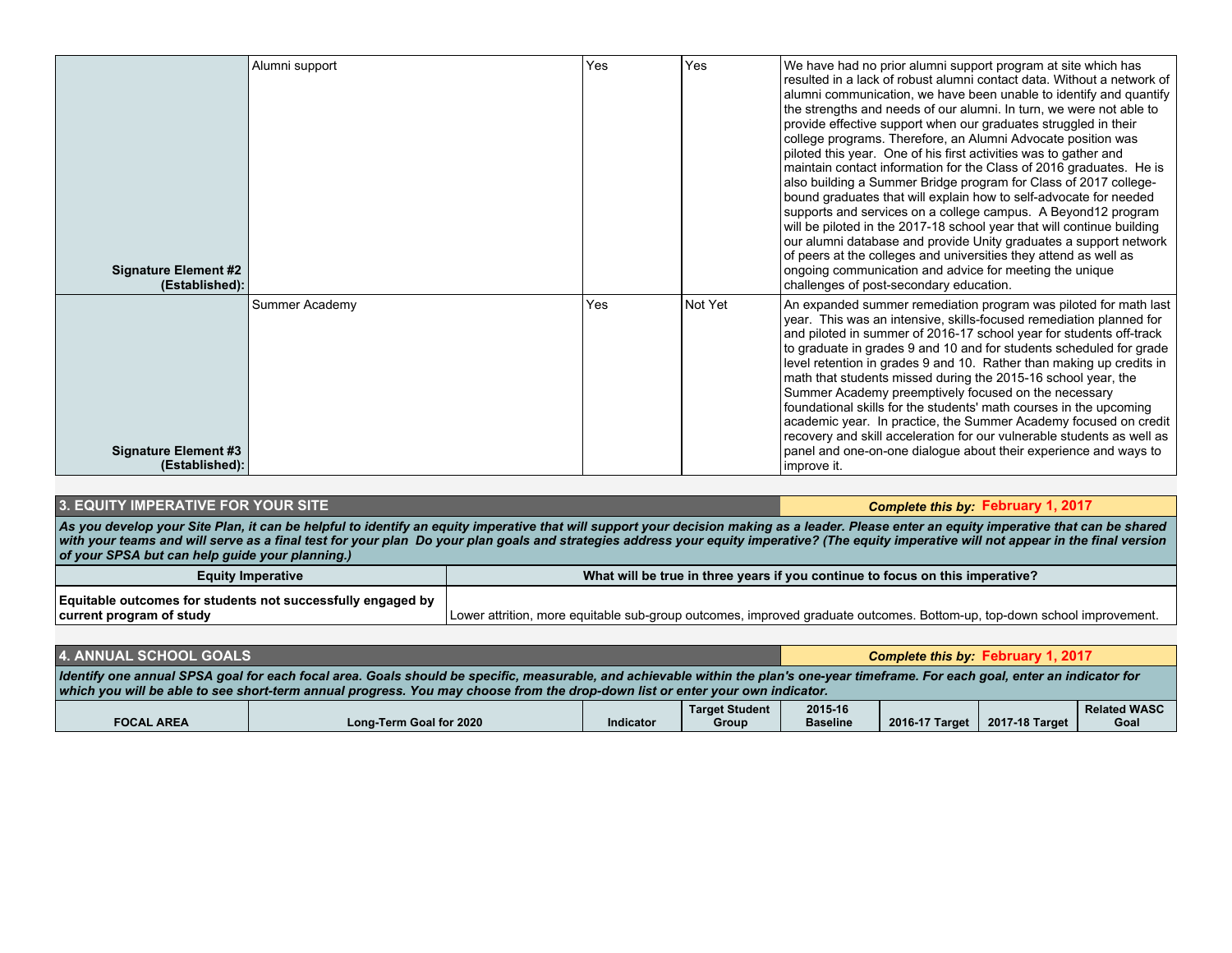|                                 |                                      |                          |              |       |     |     | 5. Increase the<br>English<br>proficiency of the<br>growing Long<br>Term English<br>language learner<br>population at                                                                                                                                                                                                                                                                 |
|---------------------------------|--------------------------------------|--------------------------|--------------|-------|-----|-----|---------------------------------------------------------------------------------------------------------------------------------------------------------------------------------------------------------------------------------------------------------------------------------------------------------------------------------------------------------------------------------------|
|                                 |                                      |                          |              |       |     |     | Unity in a way<br>that supports their<br>academic                                                                                                                                                                                                                                                                                                                                     |
|                                 |                                      |                          |              |       |     |     | achievement and<br>college and                                                                                                                                                                                                                                                                                                                                                        |
| <b>Graduate Outcomes</b>        | 95% cohort graduation rate           | <b>Graduation Rate</b>   | All Students | 89.1% | 85% | 90% | career readiness.                                                                                                                                                                                                                                                                                                                                                                     |
| <b>Post-Secondary Readiness</b> | 90% Dual enrollment with C or higher | Concurrent<br>Enrollment | All Students | 79.2% | 85% | 87% | 1. We will<br>increase access<br>to and success in<br>advanced<br>coursework in<br>preparation for<br>college for Unity<br>Students. Staff<br>will reflect upon<br>our early<br>college/concurren<br>t enrollment<br>initiative and<br>revise as needed.<br>We will use this<br>stragey and<br>others to help our<br>students to<br>access advanced,<br>college credit<br>coursework. |
| <b>Climate and Culture</b>      | Under 3% suspension rate each year   | Suspensions              | All Students | 6.2%  | 5%  | 3%  | 2. We will pilot<br>and implement a<br>support and<br>evaluation system<br>for teachers.<br>Instructional<br>leaders will<br>collaborate with<br>staff,<br>administrators<br>and teachers, to<br>create and begin<br>the use of a Unity<br>Teacher<br>Effectiveness<br>Rubric.                                                                                                        |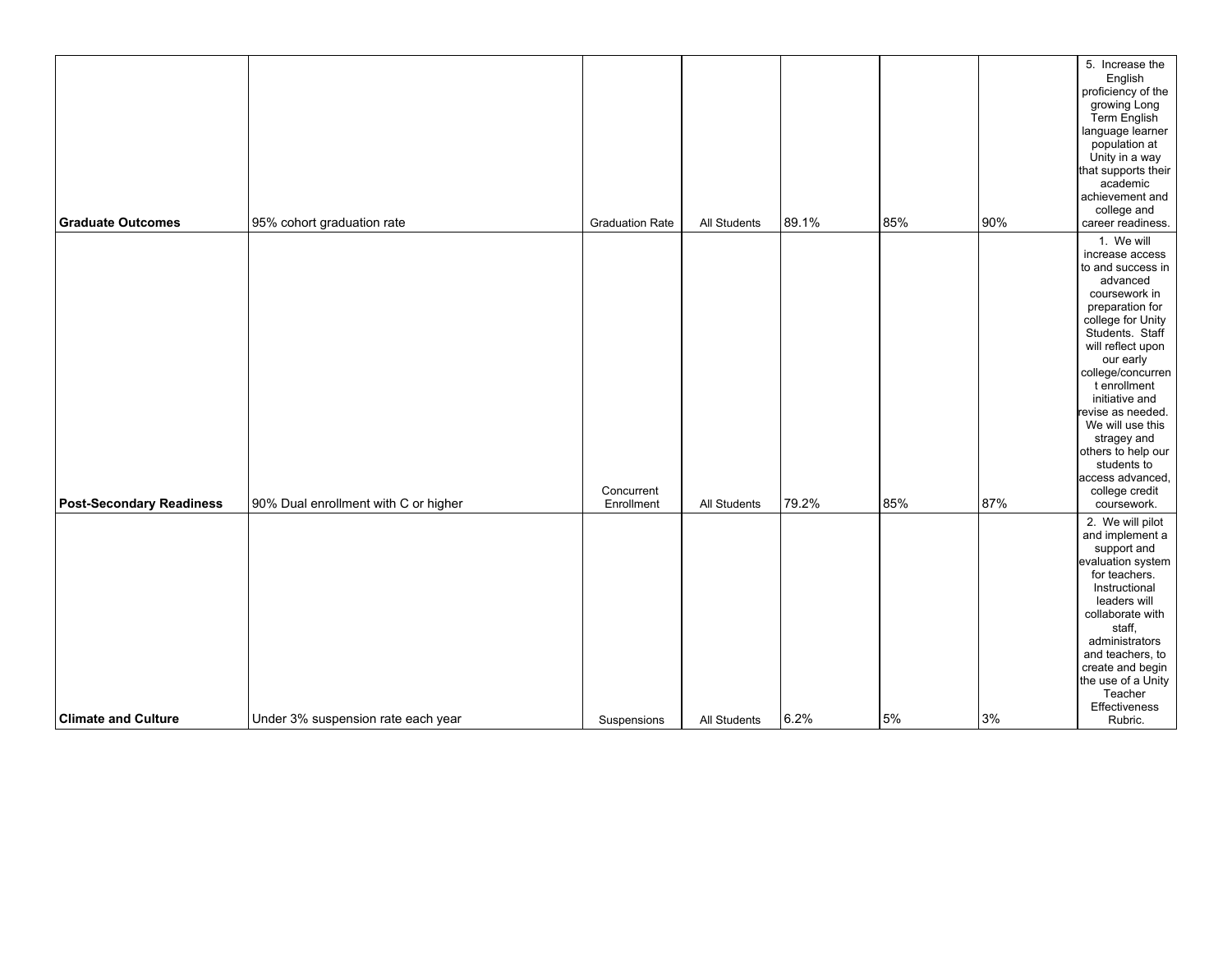| <b>Rigorous Academics</b>  | Increase college readiness designation as assessed by<br>SBAC: 48%- Math; 75%- English                                                           | <b>SBAC</b>              | All Students | 38%- Math<br>65%- English | 40%- Math<br>68%- English | 143%- Math<br>70%- English | 3. We will<br>incorporate<br>instructional<br>norms across the<br>curriculum to<br>directly increase<br>student learning<br>and formalize the<br>academic skills<br>required for<br>mastery of the<br>California<br>Common Core<br><b>State Standards</b><br>for Literacy and<br>college and<br>career readiness. |
|----------------------------|--------------------------------------------------------------------------------------------------------------------------------------------------|--------------------------|--------------|---------------------------|---------------------------|----------------------------|-------------------------------------------------------------------------------------------------------------------------------------------------------------------------------------------------------------------------------------------------------------------------------------------------------------------|
| <b>Pathway Development</b> | Fully implemented and assimilated internship program<br>supported by 21st Century Learning Pathway with 90%<br>participation of the 12th graders | Pathway<br>Participation | All Students | l NA                      | 15%                       | 30%                        | 4. Staff will<br>reflect upon e-<br>learning<br>strategies used at<br>Unity and<br>articulate best<br>practices.                                                                                                                                                                                                  |

| <b>5. STRATEGIES</b>                                          |                                                                                                                                                                                                                                                                                                                                                                                                                                                                                                                                                                                                                            | <b>Complete this by: February 1, 2017</b>                       |                                                       |  |  |  |  |  |
|---------------------------------------------------------------|----------------------------------------------------------------------------------------------------------------------------------------------------------------------------------------------------------------------------------------------------------------------------------------------------------------------------------------------------------------------------------------------------------------------------------------------------------------------------------------------------------------------------------------------------------------------------------------------------------------------------|-----------------------------------------------------------------|-------------------------------------------------------|--|--|--|--|--|
| <b>Focused Annual Plan (FAP) Major Improvement Strategies</b> |                                                                                                                                                                                                                                                                                                                                                                                                                                                                                                                                                                                                                            |                                                                 |                                                       |  |  |  |  |  |
| and allow you to meet your goals.                             | Identify four major improvement strategies that will guide your programs and professional development for the year                                                                                                                                                                                                                                                                                                                                                                                                                                                                                                         | <b>1st Linked Learning</b><br><b>Implementation Criteria</b>    | 2nd Linked Learning<br><b>Implementation Criteria</b> |  |  |  |  |  |
| Schoolwide Language &                                         | -This year we provided a structured Academic Literacy class for the 9th grade students most<br>in need of intervention.<br>-This year, staff-wide PD inquiry arc on identifying needs and support for LTEL students<br>-Next year provide grade 10 Academic Literacy<br>-This summer pilot Summer Academy program to offer intensive small group remediation for<br>20% of rising 9th and 10th graders who are most at risk of falling off track to graduate.<br>Literacy Improvement   -Last summer, Summer Success Program, four week transitional program for 8th grade<br><b>Strategy:</b> students entering 9th grade | Equity/Access/ Achievement                                      | Program of Study & Master<br>Scheduling               |  |  |  |  |  |
| <b>Schoolwide Mathematics</b>                                 | -Current, Learning Lab support for all 9th graders for math acceleration and remediation<br>-Next year, double student cohort size for upper track mathematics program.<br>-Next year, Creation of 10th grade Math Fundamentals support class to give.<br>-This summer, expanded Summer Bridge program of upper track in Math.<br>-Last summer, explanded math remediation program<br>-This summer, Intensive Summer Academy program for math remediation.<br>Last summer, Summer Success Program, four week transitional program for 8th grade<br><b>Improvement Strategy:</b> students entering 9th grade                | Building a Rigorous Academic Core:<br><b>Student Conditions</b> | Equity/Access/ Achievement                            |  |  |  |  |  |
| <b>Culture &amp; Climate/SEL</b>                              | -This year, positive student recognition initiative for students (Student of the Month, Spring<br>Festival)<br>-This year, attempt to further reduce suspension and punitive discipline practices while<br><b>Improvement Strategy:</b>   maintaining very high behavioral expectations                                                                                                                                                                                                                                                                                                                                    | School Leadership & School Vision                               | Personalized Student Support                          |  |  |  |  |  |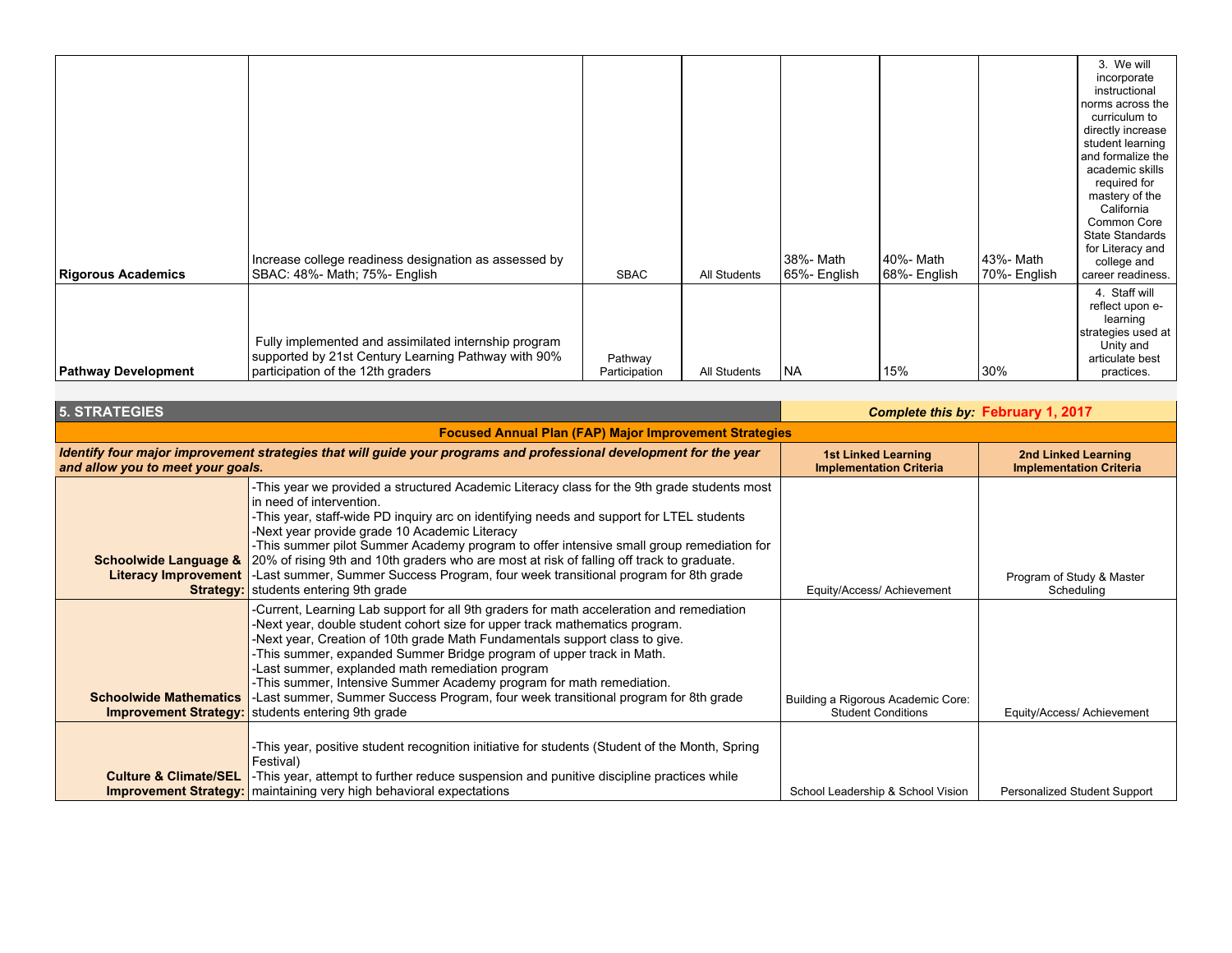|                                 | الموارد و بعد المسلم الموارد و المسلم المسلم المسلم المسلم المسلم المسلم المسلم المسلم المسلم المسلم المسلم ال                                                                |                                                              |                                                       |
|---------------------------------|-------------------------------------------------------------------------------------------------------------------------------------------------------------------------------|--------------------------------------------------------------|-------------------------------------------------------|
|                                 | Identify up to three Measure N design features that support your goals.                                                                                                       | <b>1st Linked Learning</b><br><b>Implementation Criteria</b> | 2nd Linked Learning<br><b>Implementation Criteria</b> |
|                                 | <b>Measure N Design Features</b>                                                                                                                                              |                                                              |                                                       |
|                                 |                                                                                                                                                                               |                                                              |                                                       |
| <b>Implementation Strategy:</b> |                                                                                                                                                                               | Work-Based Learning                                          | School Leadership & School Vision                     |
| <b>Pathway Development/</b>     | Senior Internship Progam and Internship Class                                                                                                                                 |                                                              |                                                       |
|                                 | Economics: NFTE Entrepreneurship Progam                                                                                                                                       |                                                              |                                                       |
|                                 | 12th grade:                                                                                                                                                                   |                                                              |                                                       |
|                                 | 11th grade:<br>ELA - Civic Literacy and Advocacy - Social Inequality                                                                                                          |                                                              |                                                       |
|                                 | Chemistry - Environmental Awareness - Lead Poisoning in Oakland                                                                                                               |                                                              |                                                       |
|                                 | ELA - Civic Literacy - Immigration                                                                                                                                            |                                                              |                                                       |
|                                 | Social Studies - Civic Literacy - Facing History and Learning from History                                                                                                    |                                                              |                                                       |
|                                 | 10th grade:                                                                                                                                                                   |                                                              |                                                       |
|                                 | ELA - Health Literacy - Healthy diet and global sustainability                                                                                                                |                                                              |                                                       |
|                                 | Biology - Environmental Awareness - Aquaponics Project with Sustainability Focus                                                                                              |                                                              |                                                       |
|                                 | grade:<br>9th grade:                                                                                                                                                          |                                                              |                                                       |
|                                 | Century Themes that create a coherent and deliberate arc of experience from 9th to 12th                                                                                       |                                                              |                                                       |
|                                 | -Our pathway skeleton focuses on developing 21st Century Learning Skills through 21st                                                                                         |                                                              |                                                       |
|                                 | refine                                                                                                                                                                        |                                                              |                                                       |
|                                 | Students are supported in adopting a Design-Thinking model: ideate, design, prototype, test,                                                                                  |                                                              |                                                       |
|                                 | interdependent group work, roles that model careers and applying skills in authentic settings.                                                                                |                                                              |                                                       |
|                                 | -This year, Entrepreneurship class in Senior year.<br>-This year, in Biology and Chemisty, PBL Pathway Initiative. Student experiences emphasize                              |                                                              |                                                       |
|                                 | -Next year, internship expanded to 30% of senior class for 2017-18 school year.                                                                                               |                                                              |                                                       |
|                                 | -This year, piloted Internship program for Senior year.                                                                                                                       |                                                              |                                                       |
|                                 | engagement in academics.                                                                                                                                                      |                                                              |                                                       |
|                                 | and multidisciplinary curriculum development in order to increase student choice and                                                                                          |                                                              |                                                       |
|                                 | -This year, professional development workshops centered around Project Based Learning                                                                                         |                                                              |                                                       |
|                                 | disciplines on Academic Mindset and aligned with our 21st Century Learning Pathway.                                                                                           |                                                              |                                                       |
|                                 | Modifying Advisory curriculum across grade levels to support Work-based Learning arc<br>across four years. Inquiry and curriculum development at all grade levels and across  |                                                              |                                                       |
|                                 | curriculum.                                                                                                                                                                   |                                                              |                                                       |
|                                 | development in order to integrate the 21st century themes into our established core                                                                                           |                                                              |                                                       |
|                                 | we will design professional development and dedicate ample supports to curriculum                                                                                             |                                                              |                                                       |
|                                 | communicate effectively must have a base of core academic subject knowledge. Additionally,                                                                                    |                                                              |                                                       |
|                                 | build on the already established A-G core curriculum. Students who can think critically and                                                                                   |                                                              |                                                       |
|                                 | must be supported in mastering both content and skills; therefore, our pathway model will                                                                                     |                                                              |                                                       |
|                                 | competencies into the learning environment. To succeed in college and career, students                                                                                        |                                                              |                                                       |
|                                 | Our desired pathway is organized around the 21st Century Learning Framework, where we<br>aim prepare students for college, career and life by embedding critical 21st century |                                                              |                                                       |
|                                 |                                                                                                                                                                               |                                                              |                                                       |

|                                                        | Measure N Teacher Initiatives (Expanded Math, Learning Fundamentals, Expanded                                        |                                    |                                     |
|--------------------------------------------------------|----------------------------------------------------------------------------------------------------------------------|------------------------------------|-------------------------------------|
| <b>Measure N Design Feature #1: Academic Literacy)</b> |                                                                                                                      | School Leadership & School Vision. | Personalized Student Support        |
|                                                        | Measure N Design Feature #2: Authentic Remediation (Summer Academy, Dual Enrollment, Expanded Senior Schedule)       | Equity/Access/ Achievement         | Personalized Student Support        |
|                                                        | <b>Measure N Design Feature #3   Work-based Learning Initiative (Internship, PBL, 21st Century Learning Pathway)</b> | Work-Based Learning                | <b>Personalized Student Support</b> |

| <b>Signature Elements (Established Practices)</b> |                                                                              |                                                                 |                                                       |  |  |  |  |  |  |
|---------------------------------------------------|------------------------------------------------------------------------------|-----------------------------------------------------------------|-------------------------------------------------------|--|--|--|--|--|--|
|                                                   | Identify up to three established signature elements that support your goals. | <b>1st Linked Learning</b><br><b>Implementation Criteria</b>    | 2nd Linked Learning<br><b>Implementation Criteria</b> |  |  |  |  |  |  |
| <b>Signature Element #1</b>                       | (Established): High academic expectation classroom culture (REVISE)          | Program of Study & Master<br>Schedulina                         | Equity/Access/ Achievement                            |  |  |  |  |  |  |
| <b>Signature Element #2</b>                       | (Established): Grass-roots Teacher Leadership Culture                        | Building a Rigorous Academic Core:<br><b>Teacher Conditions</b> | School Leadership & School Vision                     |  |  |  |  |  |  |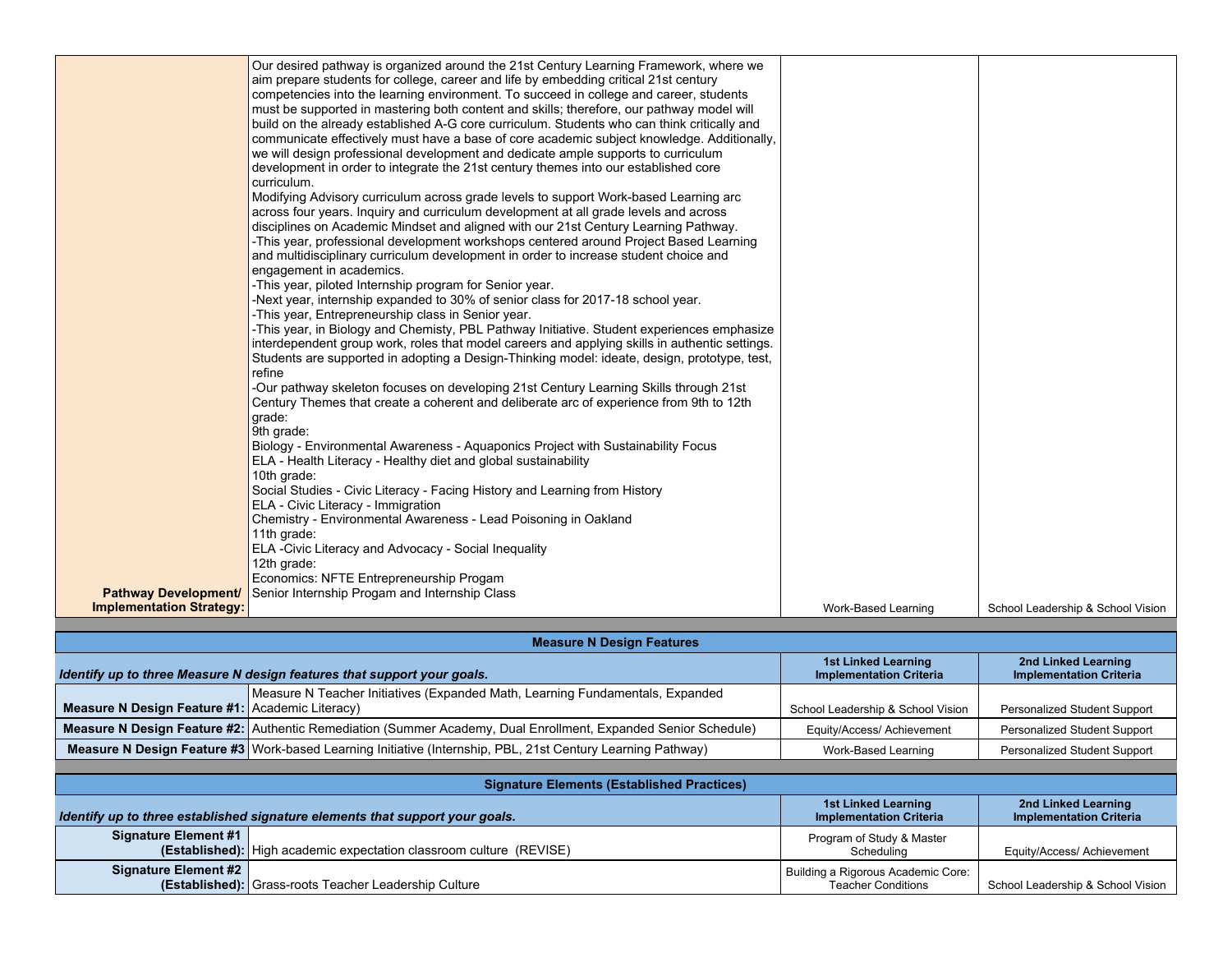|                  | Signature Element #3   Positive community campus climate and established Advisory Arc. (ADVISORY + | I Building a Rigorous Academic Core: |                            |
|------------------|----------------------------------------------------------------------------------------------------|--------------------------------------|----------------------------|
| (Established): I | <b>ISHARPEN</b>                                                                                    | ′ tudentتt<br>∵onditions             | Equity/Access/ Achievement |

| <b>6. STRATEGIC ACTIONS TO IMPLEMENT STRATEGIES</b>                                                                                                                                                                                                                                                                                                                                                                                                                                                                                                                                                                                                                                                            |                                                                                   |                                                                  |                                                                |                                                     |                    | Complete this by: February 1, 2017                         |                                                              |
|----------------------------------------------------------------------------------------------------------------------------------------------------------------------------------------------------------------------------------------------------------------------------------------------------------------------------------------------------------------------------------------------------------------------------------------------------------------------------------------------------------------------------------------------------------------------------------------------------------------------------------------------------------------------------------------------------------------|-----------------------------------------------------------------------------------|------------------------------------------------------------------|----------------------------------------------------------------|-----------------------------------------------------|--------------------|------------------------------------------------------------|--------------------------------------------------------------|
| Task: Document strategic actions to support the school's major improvement strategies, design features, signature elements, and other planned<br>activities.                                                                                                                                                                                                                                                                                                                                                                                                                                                                                                                                                   |                                                                                   |                                                                  |                                                                |                                                     |                    |                                                            |                                                              |
| Target Student Group: For each action, choose a primary student group that you expect to benefit.                                                                                                                                                                                                                                                                                                                                                                                                                                                                                                                                                                                                              |                                                                                   |                                                                  |                                                                |                                                     |                    |                                                            |                                                              |
| Title I Requirements: If this action addresses a Title I requirement, choose that requirement from the drop-down menu to help guide OAP's review of<br>your plan for compliance. This drop-down shows OAP where to look to ensure that you have met all requirements. Please make sure that if you<br>have selected a requirement from this list that the language in your practice reflects this (e.g., if you say this is Teacher PD, one of your practices in<br>this line must describe PD for teachers).<br>REQUIRED: Every school must have at least one practice that addresses each of the Title I Schoolwide Program (SWP) requirements listed in the<br>column on the right.<br><b>Instructions:</b> |                                                                                   |                                                                  |                                                                |                                                     |                    |                                                            |                                                              |
| <b>Schoolwide Language &amp; Literacy Improvement Strategy:</b>                                                                                                                                                                                                                                                                                                                                                                                                                                                                                                                                                                                                                                                |                                                                                   |                                                                  |                                                                |                                                     |                    |                                                            |                                                              |
| <b>Strategic Action</b>                                                                                                                                                                                                                                                                                                                                                                                                                                                                                                                                                                                                                                                                                        | <b>Associated LCAP</b><br><b>Action Area (required</b><br>for all funded actions) | <b>Primary Target</b><br><b>Student Group</b><br>for This Action | If this requires<br>funding, what is<br>the funding<br>source? | <b>Dollar Amount</b><br>or FTE<br><b>Allocation</b> | <b>Object Code</b> | <b>Which strategy</b><br>does this<br>practice<br>support? | Title 1<br>Requirement<br>Addressed by<br>Practices (if any) |
| Staff Academic Literacy teacher for 4 Academic Literacy sections to<br>support students in 9th grade                                                                                                                                                                                                                                                                                                                                                                                                                                                                                                                                                                                                           | A3.2: Reading<br>Intervention                                                     | English<br>Learners                                              | Measure N                                                      | 1 FTE<br>\$95,000                                   |                    | Authentic Remed ELLs                                       | Targeted<br>Support for                                      |
| Staff Literacy Specialist for 1 Academic Literacy section to support<br>students in 10th grade and to lead teacher professional<br>development on literacy and LTEL support strategies                                                                                                                                                                                                                                                                                                                                                                                                                                                                                                                         | A3.2: Reading<br>Intervention                                                     | English<br>Learners                                              | General<br>Purpose:<br>Unrestricted<br><b>BASE</b>             | $.5$ FTE                                            |                    | Authentic Remed ELLs                                       | Targeted<br>Support for                                      |
| Summer Academy: Summer FTE work for 4 weeks by Literacy<br>Specialist to run Literacy Bridge program for students off-track to<br>graduate in grades 9 and 10 and for students scheduled for grade<br>level retention in grades 9 and 10                                                                                                                                                                                                                                                                                                                                                                                                                                                                       | A1.5: Summer Learning                                                             | English<br>Learners                                              | Measure N                                                      | 1 Summer FTE<br>\$10,000                            |                    | <b>Authentic Remed ELLs</b>                                | Targeted<br>Support for                                      |
| Summer Academy: Summer Academy hourly staffing for 4 weeks<br>by Instructional Tutors to support small-group and 1-on-1 work with<br>Literacy Bridge students                                                                                                                                                                                                                                                                                                                                                                                                                                                                                                                                                  | A1.5: Summer Learning                                                             | English<br>Learners                                              | Measure N                                                      | 2 Summer<br>hourly non-<br>certified tutors         |                    | Authentic Remed ELLs                                       | Targeted<br>Support for                                      |
| Summer Success: hourly staffing for 4 weeks for Summer Success<br>ELA teacher                                                                                                                                                                                                                                                                                                                                                                                                                                                                                                                                                                                                                                  | A1.5: Summer Learning                                                             | <b>All Students</b>                                              | Measure N                                                      | 1 Summer<br>hourly certified<br>teacher             |                    | <b>Authentic Remed</b>                                     |                                                              |
| Curriculum and Software Support for Literacy (Read Naturally,<br>NewsELA Pro)                                                                                                                                                                                                                                                                                                                                                                                                                                                                                                                                                                                                                                  | A3.1: Blended Learning                                                            | English<br>Learners                                              | General<br>Purpose:<br>Unrestricted<br><b>BASE</b>             | \$10,000.00                                         |                    | <b>Authentic Remed</b>                                     |                                                              |
|                                                                                                                                                                                                                                                                                                                                                                                                                                                                                                                                                                                                                                                                                                                |                                                                                   |                                                                  |                                                                |                                                     |                    |                                                            |                                                              |
| <b>Schoolwide Mathematics Improvement Strategy:</b>                                                                                                                                                                                                                                                                                                                                                                                                                                                                                                                                                                                                                                                            |                                                                                   |                                                                  |                                                                |                                                     |                    |                                                            |                                                              |
| <b>Strategic Action</b>                                                                                                                                                                                                                                                                                                                                                                                                                                                                                                                                                                                                                                                                                        | <b>Associated LCAP</b><br><b>Action Area</b>                                      | <b>Primary Target</b><br><b>Student Group</b><br>for This Action | If this requires<br>funding, what is<br>the funding<br>source? | <b>Dollar Amount</b><br>or FTE<br><b>Allocation</b> | <b>Object Code</b> | <b>Which strategy</b><br>does this<br>practice<br>support? | Title 1<br>Requirement<br>Addressed by<br>Practices (if any) |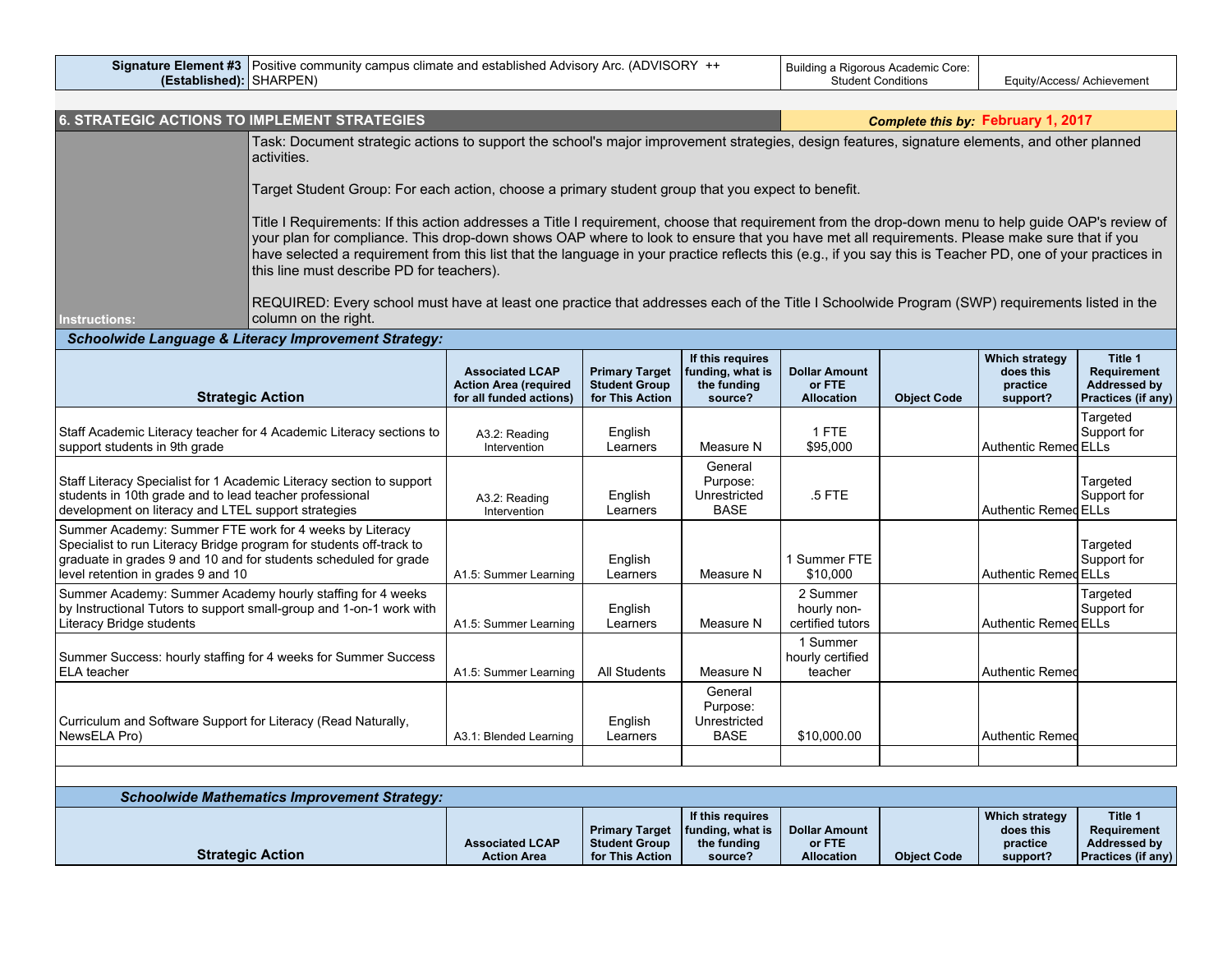| Staff Math Department to provide 3 additional sections to double<br>cohort size for upper track math classes (1 Geometry, 1 Algebra 2,<br>1 Precalculus)                                                                            | A2.9: Targeted School<br>Improvement Support | All Students | General<br>Purpose:<br>Unrestricted<br><b>BASE</b> | $.5$ FTE<br>\$40,000                    | Measure N Teac for GATE    | Differentiation                           |
|-------------------------------------------------------------------------------------------------------------------------------------------------------------------------------------------------------------------------------------|----------------------------------------------|--------------|----------------------------------------------------|-----------------------------------------|----------------------------|-------------------------------------------|
| Staff Math Teacher to teach Math Fundamentals course to be<br>added to 10th grade master schedule.                                                                                                                                  | A2.9: Targeted School<br>Improvement Support | All Students | General<br>Purpose:<br>Unrestricted<br><b>BASE</b> | 1 FTE<br>\$70,000                       | l Measure N Teacl Students | Differentiation<br>for Low-<br>Performing |
| Summer Academy: Summer FTE work for 4 weeks by Math<br>Specialist to run Summer Academy program for students off-track to<br>graduate in grades 9 and 10 and for students scheduled for grade<br>level retention in grades 9 and 10 | A1.5: Summer Learning                        | All Students | Measure N                                          | 1 Summer FTE<br>\$10,000                | Authentic Remed Students   | Differentiation<br>for Low-<br>Performing |
| Summer Bridge: Summer work by Math Specialist to run Summer<br>Bridge to provide acceleration work for 9th grade cohort of students<br>to be moved into upper math track                                                            | A1.5: Summer Learning                        | All Students | Measure N                                          | Included in<br>above                    | Authentic Remed for GATE   | Differentiation                           |
| Summer Success: hourly staffing for 4 weeks for 2 Summer<br>Success Math teachers                                                                                                                                                   | A1.5: Summer Learning                        | All Students | Measure N                                          | 2 Summer<br>hourly certified<br>teacher | Authentic Remed            |                                           |
|                                                                                                                                                                                                                                     |                                              |              |                                                    |                                         |                            |                                           |
| <b>Culture &amp; Climate/SEL Improvement Strategy:</b>                                                                                                                                                                              |                                              |              |                                                    |                                         |                            |                                           |
|                                                                                                                                                                                                                                     |                                              |              | If this requires                                   |                                         | Which strategy             | Title 1                                   |

| <b>Strategic Action</b>                                                                                                                                                                  | <b>Associated LCAP</b><br><b>Action Area</b>                     | <b>Primary Target</b><br><b>Student Group</b><br>for This Action | If this requires<br>  funding, what is $\vert$ Dollar Amount<br>the funding<br>source? | or FTE<br><b>Allocation</b> | <b>Object Code</b> | Which strategy<br>does this<br>practice<br>support? | Title 1<br>Requirement<br>Addressed by<br><b>Practices (if any)</b> |
|------------------------------------------------------------------------------------------------------------------------------------------------------------------------------------------|------------------------------------------------------------------|------------------------------------------------------------------|----------------------------------------------------------------------------------------|-----------------------------|--------------------|-----------------------------------------------------|---------------------------------------------------------------------|
| Staff Wellness Director Position to provide SEL Support for<br>Students                                                                                                                  | A5.2: Health and<br>Wellness (Mental &<br>Physical Health)       | All Students                                                     | Measure N                                                                              | 1 FTE<br>\$80,000           |                    | Positive commuri                                    |                                                                     |
| Positive Student Climate Initiative: Student of the Month<br>(ceremonies, T-shirts, classroom signs), Spring Festival (staffing for<br>planning), and Oakland Solidarity Day (workshops) | A5.1: School Culture &<br>Climate (Safe &<br>Supportive Schools) | All Students                                                     | Measure N                                                                              | \$10,000.00                 |                    | Positive commun                                     |                                                                     |
|                                                                                                                                                                                          |                                                                  |                                                                  |                                                                                        |                             |                    |                                                     |                                                                     |

| <b>Pathway Development/Implementation Strategy:</b>               |                                              |                                                                  |                                                                |                                                     |                    |                                                     |                                                                            |
|-------------------------------------------------------------------|----------------------------------------------|------------------------------------------------------------------|----------------------------------------------------------------|-----------------------------------------------------|--------------------|-----------------------------------------------------|----------------------------------------------------------------------------|
| <b>Strategic Action</b>                                           | <b>Associated LCAP</b><br><b>Action Area</b> | <b>Primary Target</b><br><b>Student Group</b><br>for This Action | If this requires<br>funding, what is<br>the funding<br>source? | <b>Dollar Amount</b><br>or FTE<br><b>Allocation</b> | <b>Object Code</b> | Which strategy<br>does this<br>practice<br>support? | Title 1<br>Requirement<br><b>Addressed by</b><br><b>Practices (if any)</b> |
|                                                                   |                                              |                                                                  |                                                                | 1 FTE                                               |                    |                                                     |                                                                            |
| Staff Internship Coordinator Position                             | A1.1: Pathway Programs                       | All Students                                                     | Measure N                                                      | \$70,000                                            |                    | Work-based Leal                                     |                                                                            |
|                                                                   |                                              |                                                                  |                                                                | 1 FTE                                               |                    |                                                     |                                                                            |
| Staff Internship Teacher Position and Case Manager Position       | A1.1: Pathway Programs                       | All Students                                                     | Measure N                                                      |                                                     |                    | Work-based Lear                                     |                                                                            |
| Staff Dean of Student Achievement Position to lead 21st Century   |                                              |                                                                  |                                                                | $.5$ FTE                                            |                    |                                                     |                                                                            |
| Learning initiatve and PBL for teacher leadership groups          | A1.1: Pathway Programs                       | All Students                                                     | Measure N                                                      |                                                     |                    | Work-based Leal                                     |                                                                            |
| Develop Measure N leadership committee to develop work-based      |                                              |                                                                  |                                                                | \$5,000.00                                          |                    |                                                     |                                                                            |
| learning vision (teacher leader coverage for planning days, site- |                                              |                                                                  |                                                                |                                                     |                    |                                                     |                                                                            |
| visits, and professional development)                             | A1.1: Pathway Programs                       | All Students                                                     | Measure N                                                      |                                                     |                    | Work-based Leal                                     |                                                                            |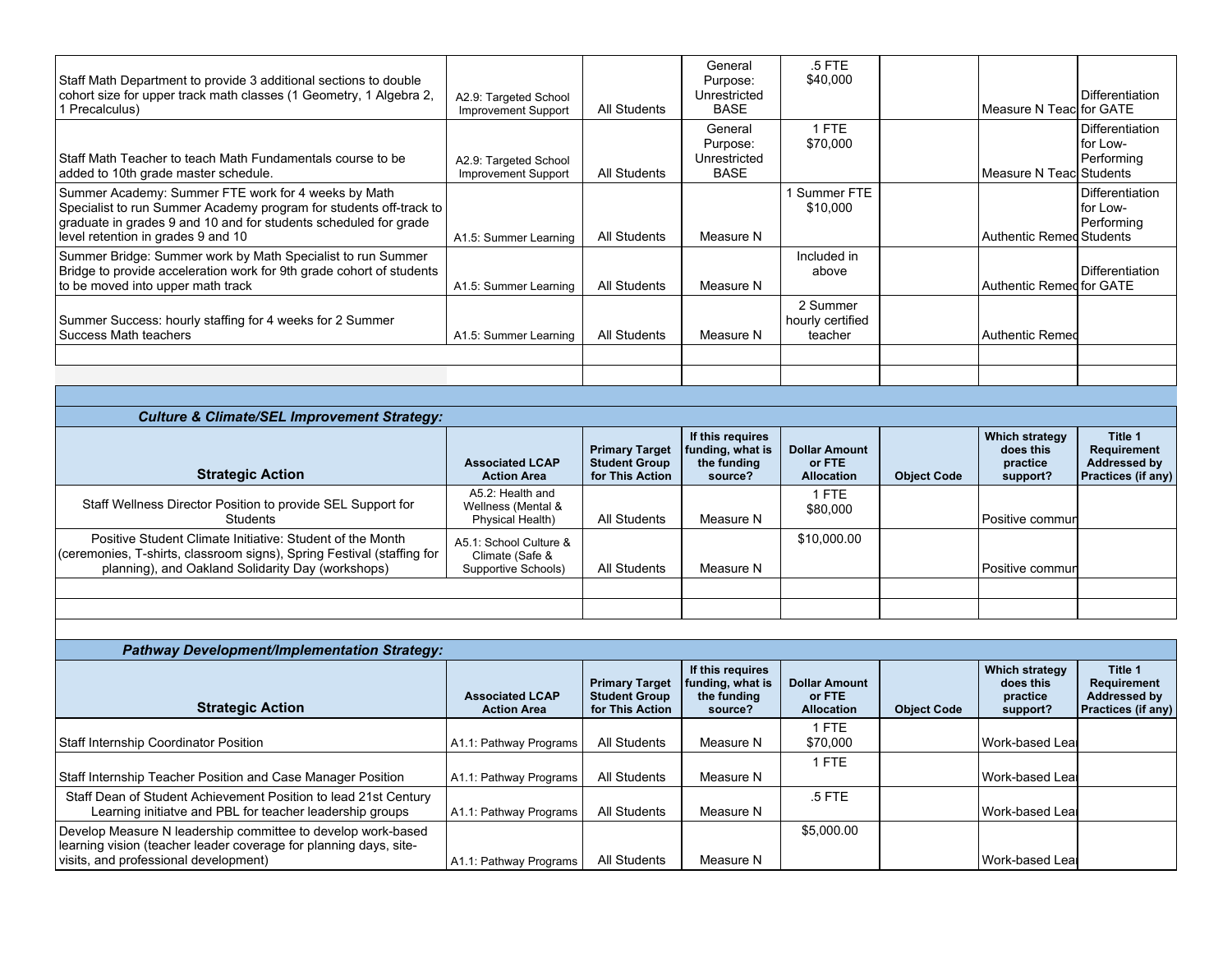| Continue curriculum initiative on 21 Century Learning pathway     |                        |              |           | \$5,000.00     |                                     |
|-------------------------------------------------------------------|------------------------|--------------|-----------|----------------|-------------------------------------|
| (pathway team planning days and professional development)         | A1.1: Pathway Programs | All Students | Measure N |                | Work-based Leal                     |
| Provide PBL pilot teachers planning time for developing PBL units | A1.1: Pathway Programs | All Students | Measure N | \$10,000.00    | Work-based Lear                     |
| Provide PBL pilot teachers financial support to execute PBL units | A1.1: Pathway Programs | All Students | Measure N | Included above | Work-based Leal                     |
| Showcase PBL final products to community stakeholders (family,    |                        |              |           | Included above |                                     |
| students, staff)                                                  | A1.1: Pathway Programs | All Students | Measure N |                | Work-based Leal                     |
|                                                                   |                        |              |           | .5 FTE         |                                     |
| Technology Entrepreneurship Pathway Teacher                       | A1.1: Pathway Programs | All Students | Measure N | \$35,000       | Work-based Learning Initiative (Int |
|                                                                   |                        |              |           | .5 FTE         |                                     |
| Alumni Advocate and Career Counselor                              | A1.1: Pathway Programs | All Students | Measure N | \$35,000       | Work-based Learning Initiative (Int |

| Strategic Actions for All Other Strategies (including Measure N Design Feature and Signature Element Strategies) |                                              |                                                                  |                                                                        |                                                     |                    |                                                     |                                                                            |  |  |  |  |
|------------------------------------------------------------------------------------------------------------------|----------------------------------------------|------------------------------------------------------------------|------------------------------------------------------------------------|-----------------------------------------------------|--------------------|-----------------------------------------------------|----------------------------------------------------------------------------|--|--|--|--|
| <b>Strategic Action</b>                                                                                          | <b>Associated LCAP</b><br><b>Action Area</b> | <b>Primary Target</b><br><b>Student Group</b><br>for This Action | If this requires<br>$\vert$ funding, what is<br>the funding<br>source? | <b>Dollar Amount</b><br>or FTE<br><b>Allocation</b> | <b>Object Code</b> | Which strategy<br>does this<br>practice<br>support? | Title 1<br>Requirement<br><b>Addressed by</b><br><b>Practices (if any)</b> |  |  |  |  |
|                                                                                                                  |                                              |                                                                  |                                                                        |                                                     |                    |                                                     |                                                                            |  |  |  |  |
|                                                                                                                  |                                              |                                                                  |                                                                        |                                                     |                    |                                                     |                                                                            |  |  |  |  |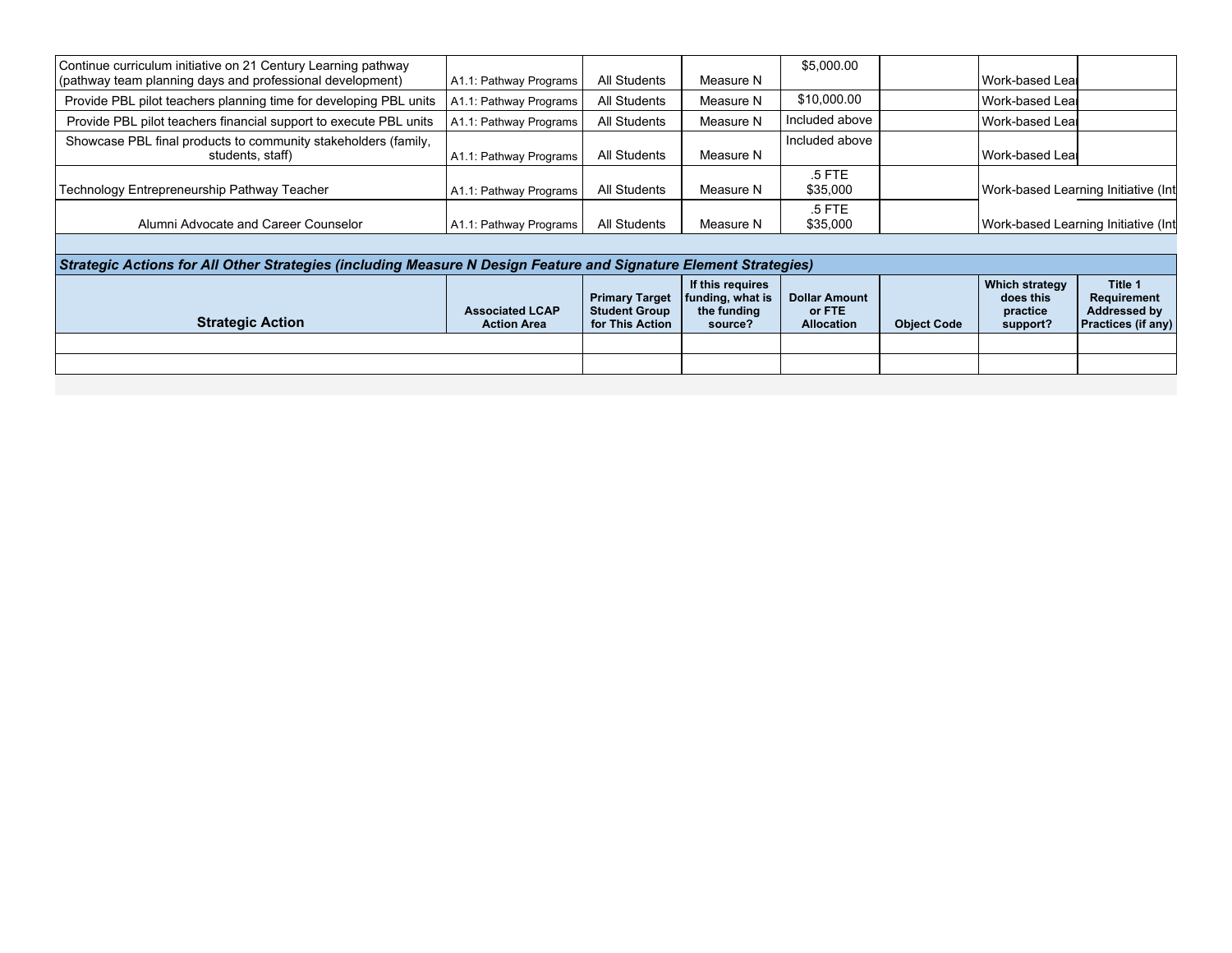| <b>SCHOOL SELF-ASSESSMENT OF LINKED LEARNING IMPLEMENTATION</b> |                             |                             |  |  |  |  |  |
|-----------------------------------------------------------------|-----------------------------|-----------------------------|--|--|--|--|--|
| KEY:<br>Instructions:                                           |                             |                             |  |  |  |  |  |
| Please complete this self-assessment for your school.           | 1: Beginning & Designing    | 3: Meeting and Advancing    |  |  |  |  |  |
| Click here for Measure N rubric.<br>the full                    | 2: Developing & Approaching | 4: Excelling and Sustaining |  |  |  |  |  |

| 1. SCHOOL LEADERSHIP AND  <br><b>VISION</b>                               | 2014-15 Score   2015-16 Score   Current Score | <b>Current Status Data to Support Scores</b>                                                                                                                                                                                                                                                                                                                                                                                                                                                                  | Analysis of Strengths and Challenges                                                                                                                                                                                                                                                                            | <b>Root Cause(s)</b>                                                                                                                                                                                                                                                                                                                                                                                                             |  |
|---------------------------------------------------------------------------|-----------------------------------------------|---------------------------------------------------------------------------------------------------------------------------------------------------------------------------------------------------------------------------------------------------------------------------------------------------------------------------------------------------------------------------------------------------------------------------------------------------------------------------------------------------------------|-----------------------------------------------------------------------------------------------------------------------------------------------------------------------------------------------------------------------------------------------------------------------------------------------------------------|----------------------------------------------------------------------------------------------------------------------------------------------------------------------------------------------------------------------------------------------------------------------------------------------------------------------------------------------------------------------------------------------------------------------------------|--|
| Mission and Vision<br>Leadership Configuration<br>Distributive Leadership |                                               | -Growth has taken place through our Measure N<br>Steering Committee to crystalize the mission and<br>lvision of our school.<br>-Measure N Steering Committe has teachers from<br>each grade level and curriculum to seed<br>awareness and create opportunities for vertical and teaching staff<br>cross content integration<br>-We are building internalized knowledge of<br>pathway development and support around the 21st   culture of high teacher autonomy and leadership<br>Century Learning framework. | -Strength: teachers are moving through a<br>grassroots process to internalize knowledge<br>-Strength: strong teacher buy-in among teacher<br>leadership group<br>-Challenge: expanding awareness to rest of<br>-Challenge: working on systematic instructional<br>shift in school wide framework, on context of | Root Cause for Challenge: Our<br>school has had a long-standing<br>identity as a college prep high<br>school. The pathway model is a<br>departure. We have high teacher<br>autonomy and leadership, but<br>sometimes low retention. We are<br>In the early period of building this<br>program and it is timestaking to<br>build and implement structures<br>thoughtfully and deliberately with<br>buy in and commitment from all |  |
|                                                                           |                                               |                                                                                                                                                                                                                                                                                                                                                                                                                                                                                                               |                                                                                                                                                                                                                                                                                                                 | G(0)                                                                                                                                                                                                                                                                                                                                                                                                                             |  |

| <b>2. EQUITY, ACCESS AND</b><br><b>ACHIEVEMENT</b> |   |                | 2014-15 Score   2015-16 Score   Current Score | <b>Current Status Data to Support Scores</b>                                                                                                                                                                                                                                                                                     | Analysis of Strengths and Challenges                                                                                                                                                                                                                                                                                                         | <b>Root Cause(s)</b>                                                                                                                                                                                                                       |  |
|----------------------------------------------------|---|----------------|-----------------------------------------------|----------------------------------------------------------------------------------------------------------------------------------------------------------------------------------------------------------------------------------------------------------------------------------------------------------------------------------|----------------------------------------------------------------------------------------------------------------------------------------------------------------------------------------------------------------------------------------------------------------------------------------------------------------------------------------------|--------------------------------------------------------------------------------------------------------------------------------------------------------------------------------------------------------------------------------------------|--|
| Open Access and Equitable<br>Opportunities         | 3 |                |                                               | -Grassroots support for 21st century themes and<br>skills across grade levels based on 21st Century<br>Learning framework<br>-Grade level inquiry at all grades has taken place<br>to support LTEL students, linked to building staff-<br>wide understanding on Measure N goals<br>-All seniors are completing pathway course on | -Strength: teachers have autonomous engagement<br>in broad arc of themed study around 21st Century<br><b>Learning Themes</b><br>-Challenge: We have not achieved consistency of<br>curriculum and approach across grade levels and<br>content areas for 21st Century Learning Themes<br>-Challenge: We are still expanding and scaling pilot | Root Cause for Challenge: Our<br>school has had a long-standing<br>identity as a college prep high<br>school. The pathway model is a<br>departure. We have high teacher<br>autonomy and leadership, but<br>sometimes low retention. We are |  |
| Diverse Student Representation                     | 2 |                |                                               | Entreprenurship via NFTE<br>-20% of seniors involved in successful pilot<br>internship program, expansion moving according to<br>plan to have 35% of rising seniors involved in                                                                                                                                                  | internship to full school                                                                                                                                                                                                                                                                                                                    | in the early period of building this<br>program and it is timestaking to<br>build and implement structures<br>thoughtfully and deliberately with                                                                                           |  |
|                                                    |   |                |                                               | Internship program for next year<br>-100% of 9th graders are involved in pathway work<br>through Aquaponics project in Biology class<br>-100% of 10th graders are involved in pathway<br>work through Film-making project in Chemistry<br>class                                                                                  |                                                                                                                                                                                                                                                                                                                                              | buy in and commitment from all<br>groups.                                                                                                                                                                                                  |  |
| Closing the Opportunity Gap                        |   | $\overline{2}$ |                                               |                                                                                                                                                                                                                                                                                                                                  |                                                                                                                                                                                                                                                                                                                                              |                                                                                                                                                                                                                                            |  |
|                                                    |   |                |                                               |                                                                                                                                                                                                                                                                                                                                  |                                                                                                                                                                                                                                                                                                                                              |                                                                                                                                                                                                                                            |  |

| 3. PROGRAM OF STUDY AND<br><b>MASTER SCHEDULING</b> | 2014-15 Score   2015-16 Score   Current Score |  | <b>Current Status Data to Support Scores</b>                               | Analysis of Strengths and Challenges                                                  | <b>Root Cause(s)</b>           |  |
|-----------------------------------------------------|-----------------------------------------------|--|----------------------------------------------------------------------------|---------------------------------------------------------------------------------------|--------------------------------|--|
| <b>Pathway Theme</b>                                |                                               |  | -Pathway theme is student-centered, but teacher-                           |                                                                                       | Root Cause for Challenge: Our  |  |
| <b>Integrated Core</b>                              |                                               |  | selected at this time and has not been robustly<br>based on student voice. | -Challenge: We are still in emerging stages of impler identity as a college prep high | school has had a long-standing |  |
| Cohort Scheduling                                   |                                               |  | -Technical and academic learning is being                                  | -Challenge: Teacher transition has reduced interdisd school. The pathway model is a   |                                |  |
|                                                     |                                               |  |                                                                            |                                                                                       |                                |  |
| $\lambda$ built built a biography                   |                                               |  |                                                                            |                                                                                       |                                |  |

| 4. BUILDING A RIGOROUS<br><b>ACADEMIC CORE: STUDENT</b><br><b>CONDITIONS</b> |  | 2014-15 Score   2015-16 Score   Current Score | <b>Current Status Data to Support Scores</b>                                                                    | Analysis of Strengths and Challenges                                                                                                                                                                                                                        | <b>Root Cause(s)</b>                                                                                                                                                                                                                                                                                                   |
|------------------------------------------------------------------------------|--|-----------------------------------------------|-----------------------------------------------------------------------------------------------------------------|-------------------------------------------------------------------------------------------------------------------------------------------------------------------------------------------------------------------------------------------------------------|------------------------------------------------------------------------------------------------------------------------------------------------------------------------------------------------------------------------------------------------------------------------------------------------------------------------|
| Rigorous, Relevant and<br>Integrated Learning                                |  |                                               | -Science classes through PBL initiative are<br>implementing career technical skills and authentic<br>group work | -Challenge: We are moving to implement career<br>technical skills, but the 21st Century Learning<br>Framwork has not yet had the opportunity to be<br>robustly implemented in classes outside of science   school. The pathway model is a<br>and Economics. | Root Cause for Challenge: Our<br>school has had a long-standing<br>identity as a college prep high<br>departure. We have high teacher<br>autonomy and leadership, but<br>sometimes low retention. We are<br>In the early period of building this<br>program and it is timestaking to<br>build and implement structures |